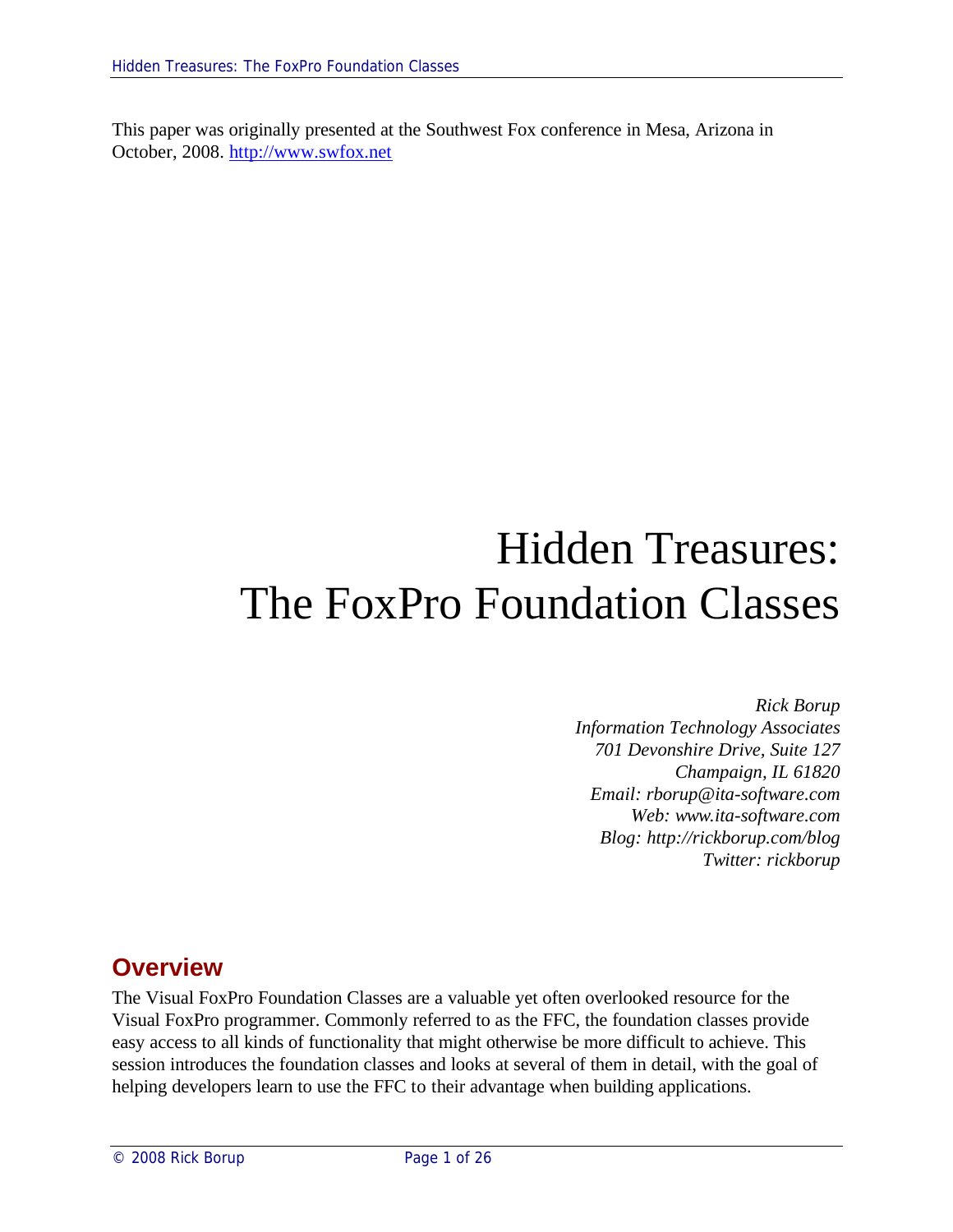# **What are the FoxPro Foundation Classes?**

The Visual FoxPro Foundation Classes, or FFC for short, are a set of class libraries that ship with Visual FoxPro. The Visual FoxPro Help file describes them as "a variety of foundation classes for enhancing your Visual FoxPro Applications with little or no programming." Each of the individual classes facilitates some particular functionality that can be useful to the VFP developer when designing solutions.

The FoxPro Foundation Classes are organized into thirty nine class libraries containing a total of one hundred twelve individual classes. Naturally, not all developers will find the all of the foundation classes useful, but with that much variety it's virtually certain every developer will find at least something of value in the FFC.

Although all of the foundation classes are contained in visual class libraries (.vcx files), not all of the individual classes are visual in nature. Most of the classes are designed to be dropped on a form, but some are designed to be used programmatically and some can be used either way.

All of the foundation classes come with source code, meaning you can not only use them "as is" but you can also look at the source code to see how they work. Moreover, the FFC are licensed for modification and redistribution, so you can modify them—or, better yet, subclass them—to suit your needs.

# *FFC, XSource, Sedna, and VFPX*

Before going any further, it might be helpful to review the difference between the FoxPro Foundation Classes and the other add-ons and extensions to Visual FoxPro 9.0.

The **FoxPro Foundation Classes** are a set of classes that provide enhanced functionality for VFP applications. They were developed by Microsoft and are installed when you install Visual FoxPro. The FFC were first introduced with Visual FoxPro 6.0.

The **XSource files** contain the source code for the so-called XBase tools such as the Class Browse, the Data Explorer, and many others. These tools were also developed by Microsoft and are installed with VFP as a zip file. You can find xsource.zip in C:\Program Files\Microsoft Visual FoxPro 9.0\Tools\xsource\.

**Sedna**'s official title is "The Sedna Add-Ons for Microsoft Visual FoxPro 9.0 SP2". It comprises six projects developed by Microsoft to enhance VFP's ability to interoperate with Windows Vista, the .NET framework, and more. The Sedna files are not installed with VFP but can be downloaded from Microsoft via the link on the Visual FoxPro home page.

**VFPX** is the umbrella name for all of the current and future projects developed by the VFP community to enhance Visual FoxPro beyond VFP 9.0 SP2. The VFPX projects are not installed with VFP; they are available for download from the VFPX section of the CodePlex website at www.codeplex.com/VFPX. For this reason, the name VFPX is used to refer both to the website and to the projects hosted there. The VFPX website is becoming an increasingly valuable community resource, where you can also add your own contributions to the ongoing efforts to enhance and extend Visual FoxPro.

The following chart summarizes the differences between the FFC, XSource, Sedna, and VFPX.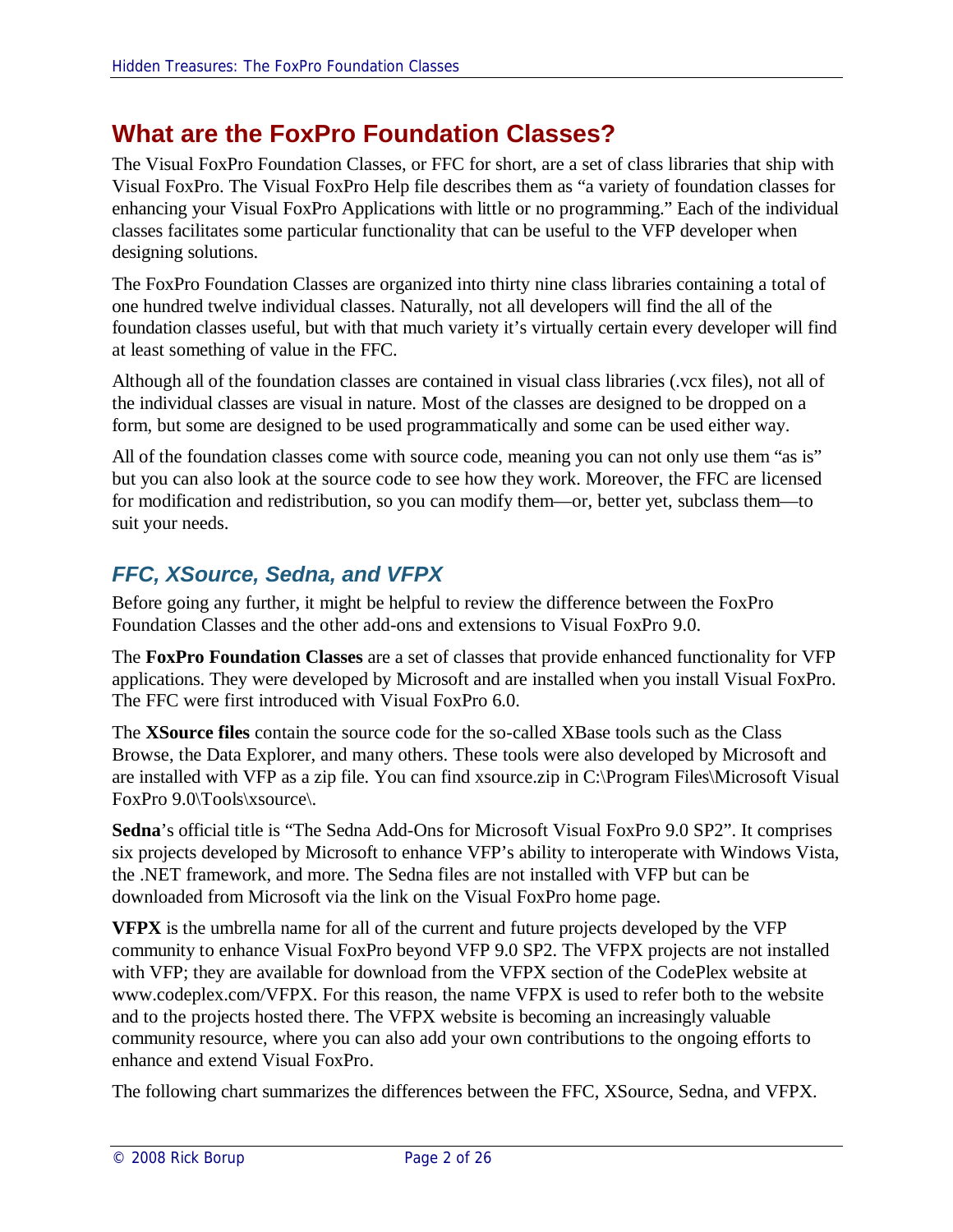| <b>Name</b>    | Developed By | Distributed w/ VFP | <b>Comments</b>           |
|----------------|--------------|--------------------|---------------------------|
| <b>FFC</b>     | Microsoft    | Yes                | <b>Foundation Classes</b> |
| <b>XSource</b> | Microsoft    | Yes                | <b>XBase Tools Source</b> |
| <b>Sedna</b>   | Microsoft    | No                 | <b>Extensions for VFP</b> |
| <b>VFPX</b>    | Community    | No                 | <b>Extensions for VFP</b> |

In addition to the community-based projects on VFPX, the latest versions of the FoxPro Foundation Classes and the XSource files are also available for download from the VFPX website.

# **Where to find the FFC**

When you install Visual FoxPro, the Foundation Classes are installed in the FFC subfolder under the Visual FoxPro home folder. For VFP 9.0, they are located in C:\Program Files\Microsoft Visual FoxPro  $9\sqrt{F}$ fc,<sup>1</sup> assuming VFP was installed to the default location.

The FFC folder contains the thirty-nine visual class libraries (.vcx and .vct files) along with the header (.h) files used by some of the foundation classes. A subfolder named Graphics holds the bitmaps and other graphics files used by the FFC.

Some of the Foundation Classes also come with samples illustrating their use. The files for these samples, most of which are forms, are located under the solution samples folder. For Visual FoxPro 9.0, this is C:\Program Files\Microsoft Visual FoxPro 9\Samples\Solutions\Ffc.

# *How to get the latest FFC*

As of this writing there are two ways to get the latest version of the Foundation Classes: install Visual FoxPro 9.0 SP2, or download FFC.zip from the VFPX website. As noted above, the Foundation Classes are not part of the VFPX family of community projects, but they are available for download from the VFPX website.

The only differences I found between the FFC files installed with VFP 9.0 SP2 and the FFC files in FFC.zip from VFPX are that the \_gdiplus, \_reportlistener, and registry class libraries have a newer date and time stamp in the download from VFPX. However, the individual classes within these three class libraries differ only in a couple of insignificant ways from those installed with SP2, so the two are functionally equivalent.

## *What's new in SP2*

VFP 9.0 SP2 introduced significant changes and enhancements to the Report Listener Foundation Class (\_reportlistener.vcx) and the FRX Cursor Foundation Class (\_frxcursor.vcx) as compared

<sup>&</sup>lt;sup>1</sup> For whatever reason, the folder actually is named "Ffc" rather than "FFC" on disk. For better readability, I will usually refer to it as the FFC folder in this paper.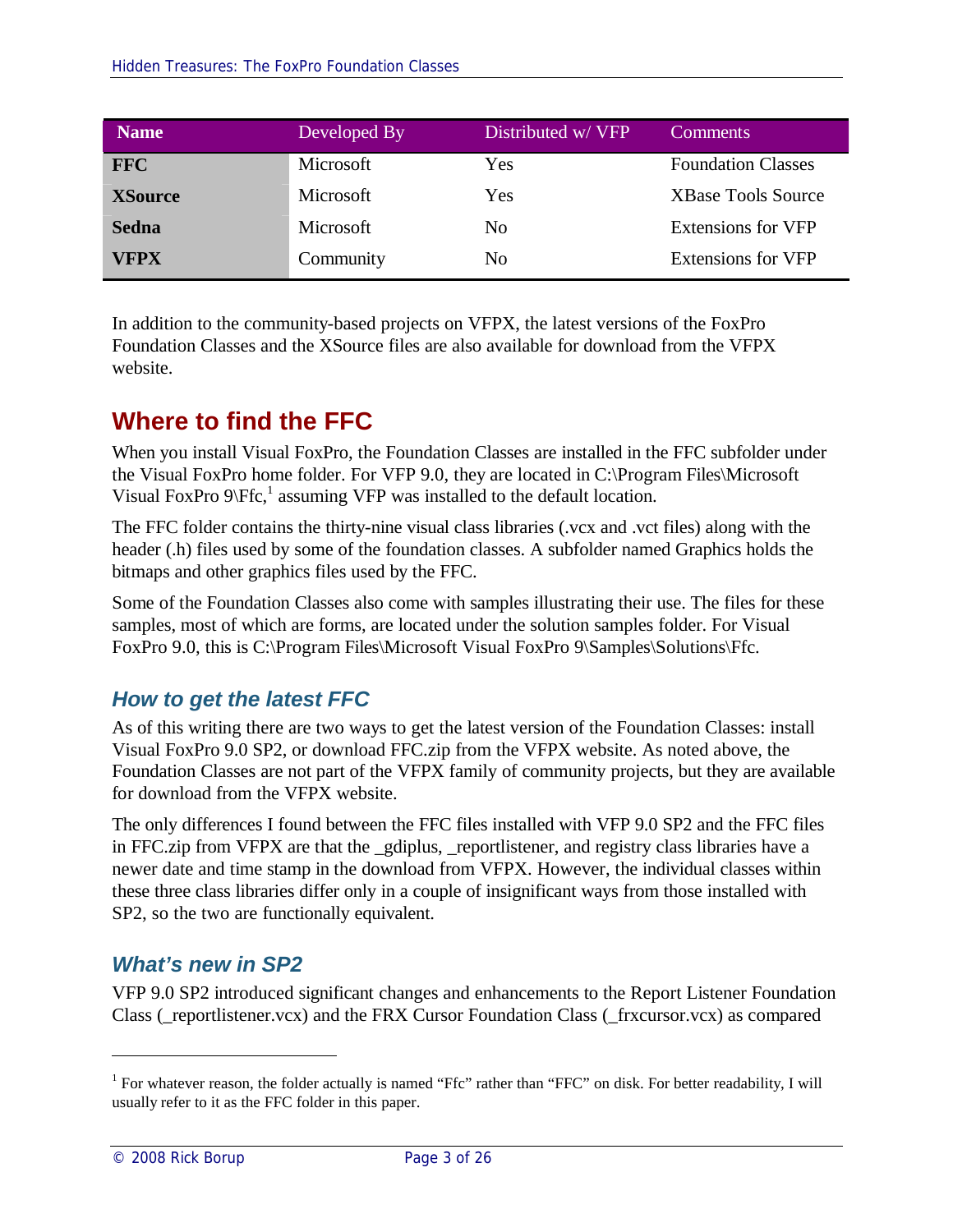to those found in SP1. If you use these classes in your apps and want the latest and greatest, you will want to explore the SP2 version.

Unfortunately, not all of the changes and enhancements to the Report Listener Foundation Classes and the FRX Cursor Foundation Class are documented in the SP2 Help File. For information on what's new in SP2 in these classes, a very good place to start is Lisa Slater Nicholls' blog post at http://tinyurl.com/5wd49v.

# **Exploring the FFC**

There are several ways to explore the FoxPro Foundation Classes, including the Class Browser, the Solution Samples, the Component Gallery, and the Visual FoxPro Help File. Before you begin exploring, it helps to know about the FFC base classes and the FFC class and class library naming conventions.

# *FFC base classes and naming conventions*

Most of the FFC visual class libraries have names that begin with an underscore. Among them is a class library named \_base.vcx. This library contains a set of classes derived directly from the Visual FoxPro base classes. The name of each individual class in \_base.vcx is the same as the name of the VFP base class from which it is derived, preceded with an underscore. For example, the FFC base class *\_form* is a subclass of the VFP form base class, *\_grid* is a subclass of the VFP grid base class, and so on.

Most of the Foundation Classes are derived from the foundation base classes in \_base.vcx. The name of each FFC class library indicates the parentage of the classes it contains. If the name of the class library begins with an underscore, the classes in that library are typically derived from the foundation base classes in \_base.vcx. Conversely, if the name of the class library does not begin with an underscore, the library contains classes not derived from the foundation base classes. There are a few exceptions to this naming convention, but it applies most of the time.

## *VFP help file*

As with anything else in Visual FoxPro, one of the best places to begin exploring is the VFP Help File. The topic *Guidelines For Using Visual FoxPro Foundation Classes* is a good place to start. This topic runs about five pages and provides a good introduction to what the Foundation Classes are all about and ways you can work with them.

The *Visual FoxPro Foundation Classes A-Z* topic is an alphabetical listing of all one hundred twelve foundation classes. This topic is just a list of the class names—there are no descriptions here—but you can skim the list quickly to get a feeling for the variety of classes available and maybe spot a few that are of particular interest to you. Each foundation class has its own individual Help File topic, which is linked from this list.

The *Component Gallery Object Members* topic is also a good one to add to your Help File favorites. It provides a brief description of each foundation classes and tells you which class library the class belongs to and which Component Gallery catalog it can be found it. More information on exploring the FFC from the Component Gallery follows shortly.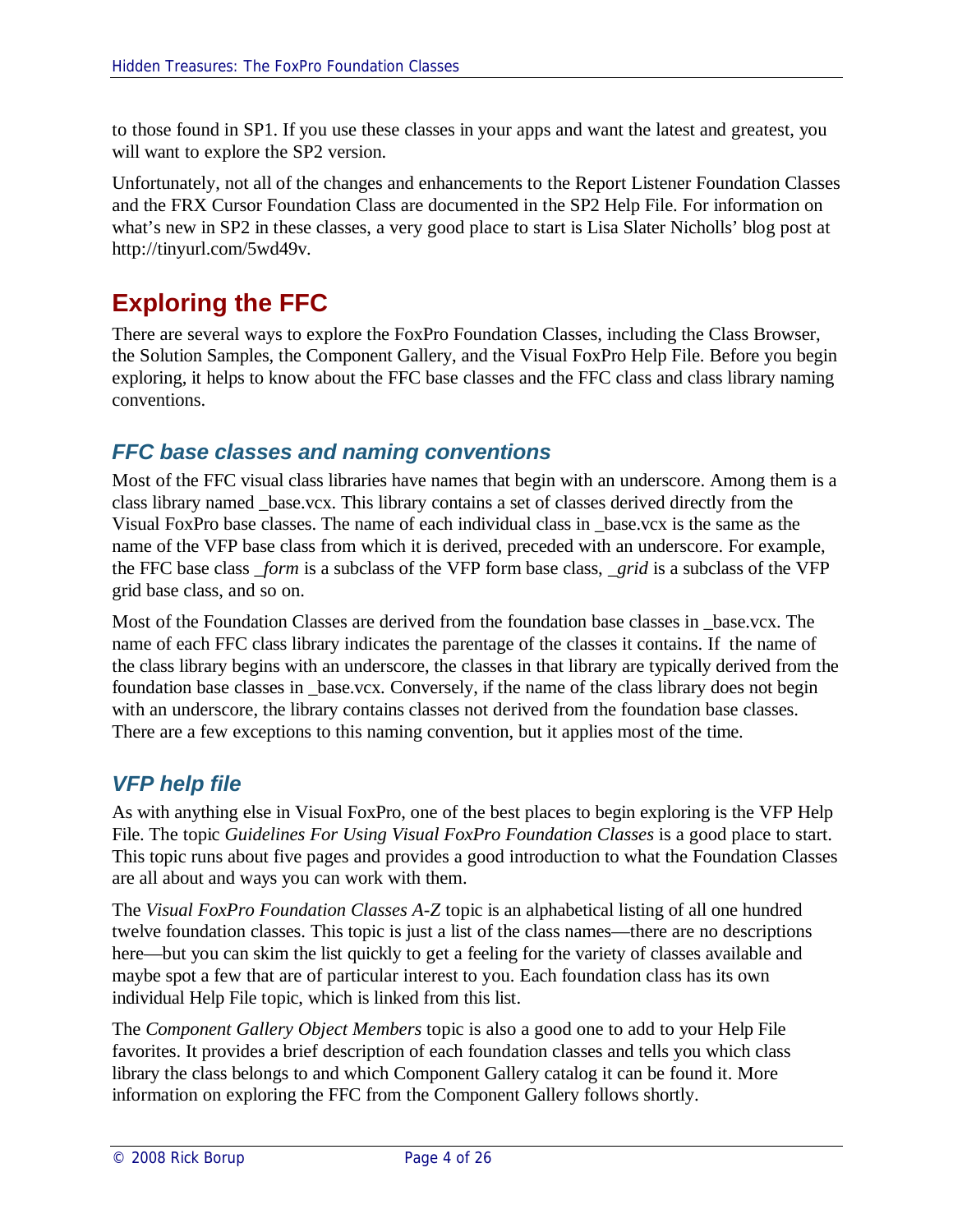Many of the foundation classes come with samples. These samples are referenced in the *Foundation Class Samples* topic in the VFP Help File. Each entry in this topic offers a brief description of the sample along with a link to the individual Help File topic for that sample.

### *Class browser*

If you like to explore new things by simply jumping in and digging around, you may want to explore the Foundation Classes with the Class Browser. This enables you to open the FFC class libraries and examine the properties and methods of the classes they contain.

Remember that the foundation class libraries are installed in the FFC subfolder under the VFP home folder. If you launch the Class Browser from the VFP Tools menu, click the Open icon on the Class Browser toolbar, navigate to the FFC subfolder, and select a class library. If you already know the name of the class library you want to explore, you can launch the Class Browser from the Command window and tell it to open a specific class library all in one step. For example, to open the Registry foundation class in the class browser, use:

```
DO ( _browser) with HOME(1) + "FFC\registry.vcx"
```
The class libraries and individual classes have fairly descriptive names, so you'll have a pretty good idea of what you're looking at just by the name. For example, the class library named registry.vcx contains classes for working with the registry.

## *Component gallery*

The Component Gallery is a tool for working with catalogs of objects, including class libraries. If you're not familiar with the Component Gallery, you can get a quick introduction by reading *Using the Component Gallery* in the VFP Help File. Like the Foundation Classes themselves, the Component Gallery was introduced in VFP 6.0.

The Component Gallery is a great way to explore and access the Foundation Classes. You can launch the Component Gallery from the Tools menu, or by clicking the Component Gallery icon on the Class Browser toolbar. The Component Gallery's default catalog is the Visual FoxPro Catalog, which contains the Foundation Classes. You can also launch the Component Gallery from the Command window and tell it to open the Visual FoxPro catalog with the following command:

**DO ( \_gallery) WITH "vfp catalog.dbf"**

Expand the Foundation Classes node of the Component Gallery treeview to see the individual catalogs.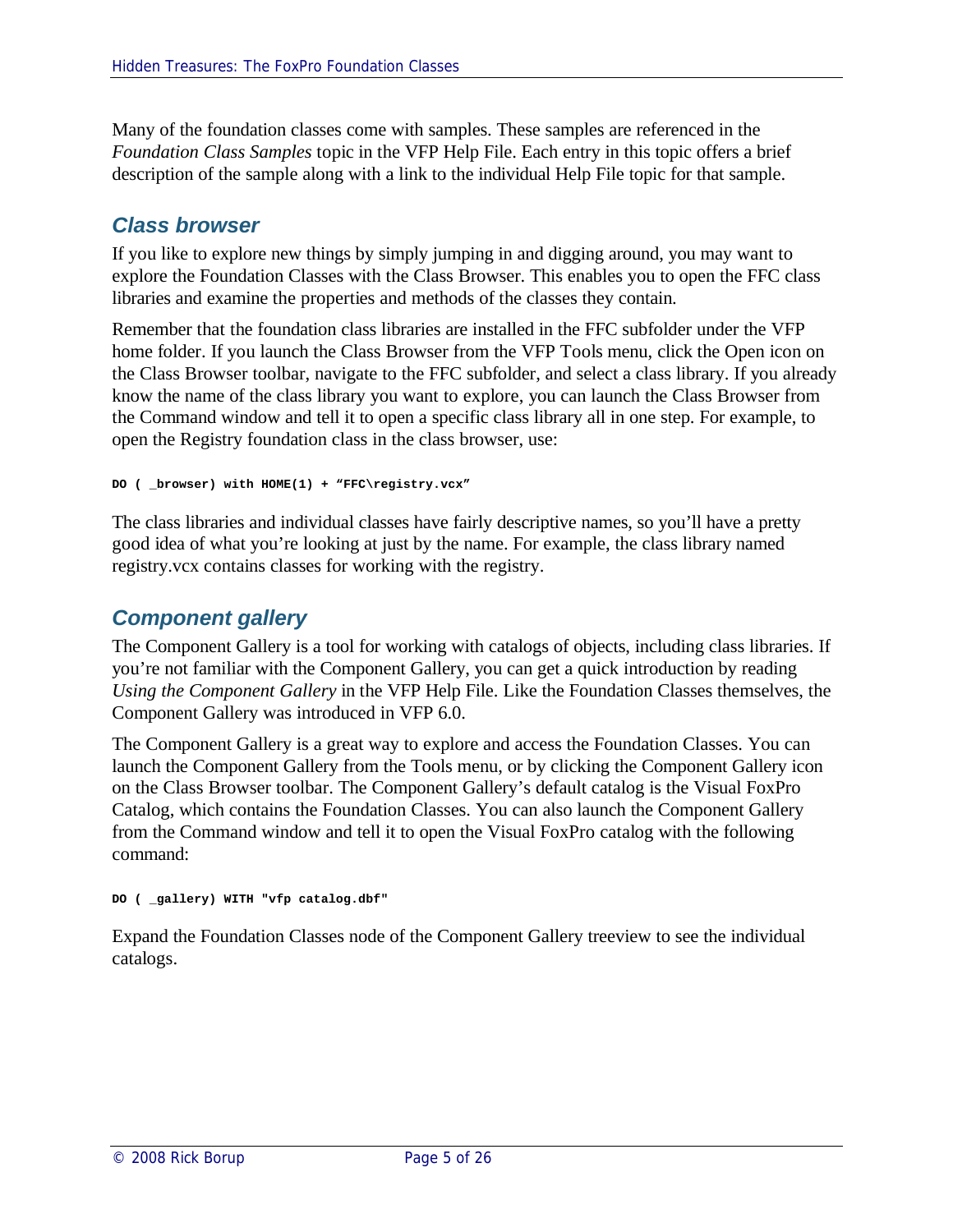

*Figure 1: The Foundation Classes are found in the Visual FoxPro Catalog in the Component Gallery.*

In the Component Gallery, the Foundation Classes are grouped into catalogs according to the type of functionality they provide. This catalog grouping is not the same as grouping by class library; any given catalog may very well contain classes from more than one FFC class library.

The grouping of classes into catalogs in the Component Gallery can help you find groups of classes that serve similar functions. However, it may not be as helpful if you're hunting for a specific class, because you may have to do a bit of guessing to figure out which catalog Microsoft decided the class belongs in. (It's kind of like wandering around an unfamiliar grocery store looking for a specific item: are the croutons in the same aisle as the crackers, or are they five aisles over with the salad dressings?)

Some Foundation Classes come with a sample demonstrating how they work. For those that do, the Component Gallery gives you direct access to that sample by right-clicking on the class (not the class library) and choosing View Sample from the popup menu. From there you can select Run to run the sample and see the Foundation Class in operation, or you can select Open to open the sample in the designer so you can inspect the code and see how the sample is put together.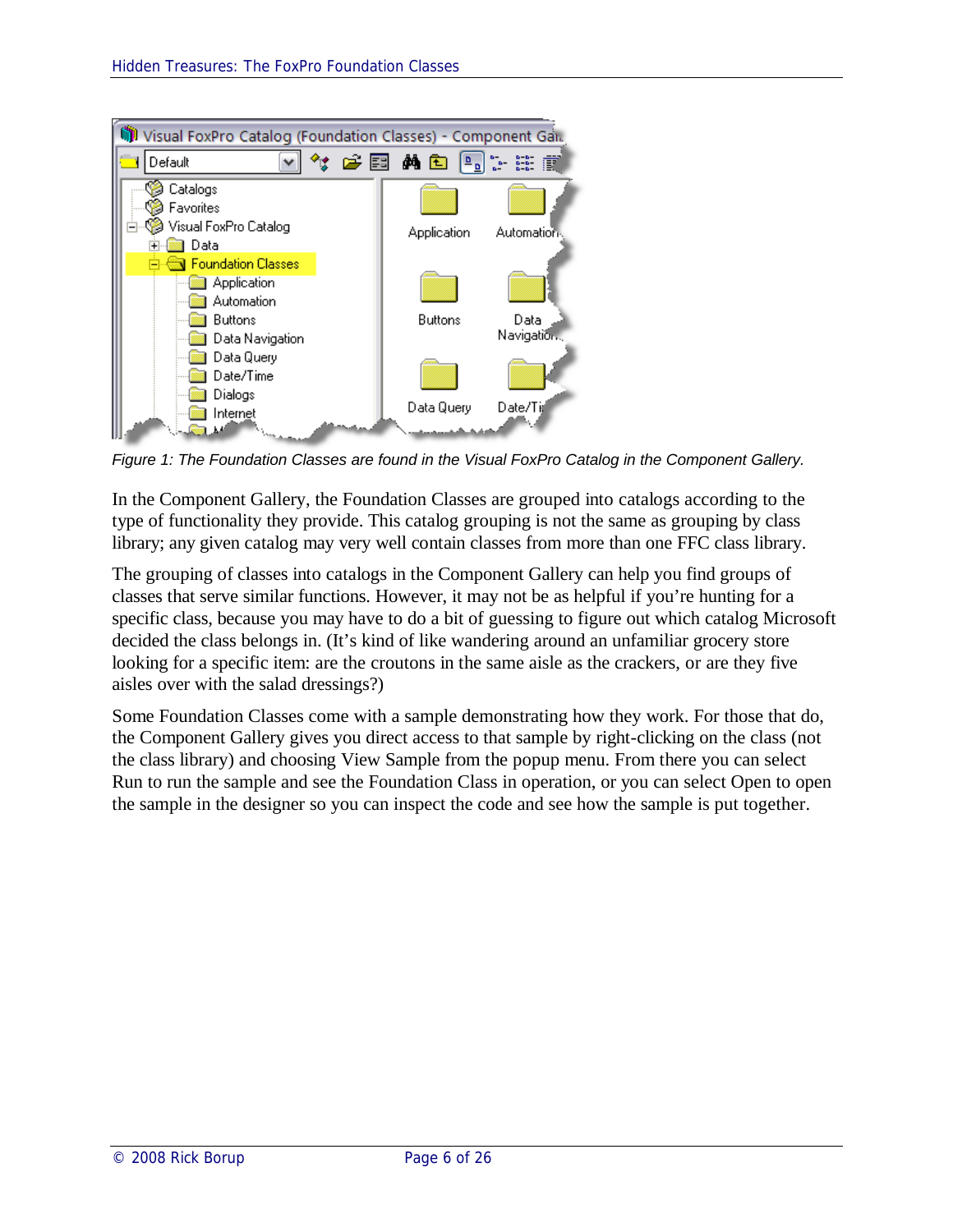

*Figure 2: You can open or run the sample for a foundation class directly from the Component Gallery.*

The popup menu also enables you to easily incorporate the selected foundation class into your solution. If the selected foundation class is a form, such as the About Dialog, you can create a new form based on that class by choosing Create Form from the popup menu. If the selected foundation class is one that can be used on a form, such as a button, and if you have a form open in design mode, you can add the class to the form by clicking Add to Form on the popup menu.



*Figure 3: With myform.scx open in design mode, you can add a foundation class to it directly from the Component Gallery.*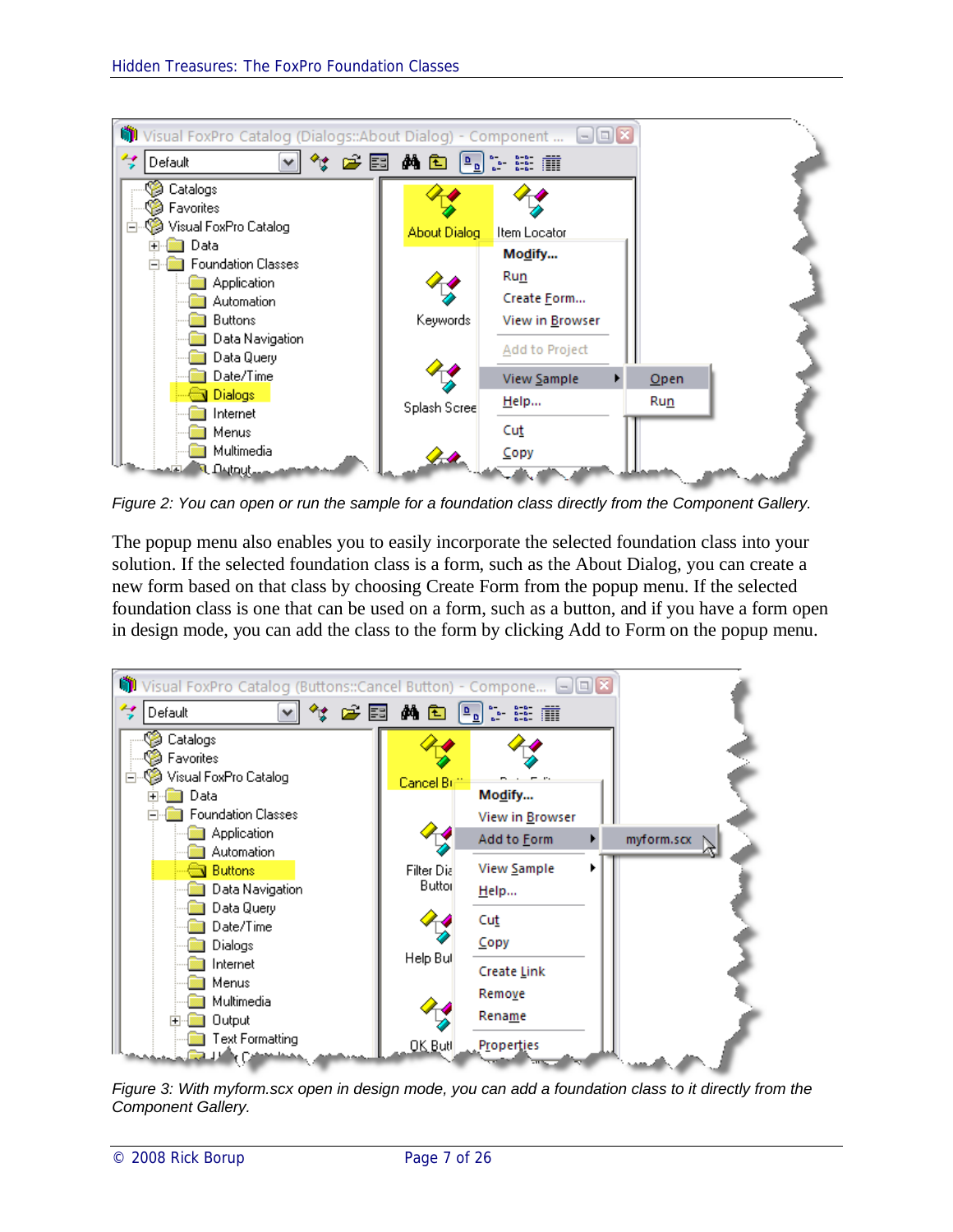# *Solution samples*

As noted earlier, many of the Foundation Classes come with samples that illustrate their use. Another way to explore the FFC is from the Solution Samples page in the Task Pane Manager.

| Task Pane Manager - Solution Samples                   |                                                                   |                                            |                  |                                   |  |
|--------------------------------------------------------|-------------------------------------------------------------------|--------------------------------------------|------------------|-----------------------------------|--|
|                                                        |                                                                   | Start 82 Community Sol Environment Manager | Solution Samples | A XML Web Services <b>A</b> Filer |  |
|                                                        | <b>Solution Samples</b>                                           |                                            |                  |                                   |  |
|                                                        | You can search or browse for solution samples you have installed. |                                            |                  |                                   |  |
| Search for a sample by entering a search string below: |                                                                   |                                            |                  |                                   |  |
|                                                        |                                                                   | <b>Search Reset</b>                        |                  |                                   |  |
|                                                        | Browse for a sample by category:                                  |                                            |                  |                                   |  |
| + 四国 ActiveX                                           |                                                                   |                                            |                  |                                   |  |
| $\Box$ Controls                                        |                                                                   |                                            |                  |                                   |  |
|                                                        | <b>B</b> Databases                                                |                                            |                  |                                   |  |
| <b>圖 Forms</b>                                         |                                                                   |                                            |                  |                                   |  |
|                                                        | + <b>E</b> Foundation Classes                                     |                                            |                  |                                   |  |
| + Ti Menus                                             |                                                                   |                                            |                  |                                   |  |
|                                                        | + New in Visual FoxPro 8.0                                        |                                            |                  |                                   |  |
| $+$ $\blacksquare$ New in Visual FoxPro 9.0            |                                                                   |                                            |                  |                                   |  |
|                                                        | $+$ $\blacksquare$ Programming                                    |                                            |                  |                                   |  |
| $+$ $\blacksquare$ Projects                            |                                                                   |                                            |                  |                                   |  |
| +  图  Reports                                          |                                                                   |                                            |                  |                                   |  |
|                                                        | + ■ Sample Data                                                   |                                            |                  |                                   |  |
| + <b> Toolbars</b>                                     |                                                                   |                                            |                  |                                   |  |
|                                                        | + □ Windows API                                                   |                                            |                  |                                   |  |

*Figure 4: You can explore the Foundation Classes from the Solution Samples in the Task Pane Manager.*

Expanding the node for the Foundation Classes reveals several samples you can explore. Rather than having to work from only the name of a class and its class library, the Solution Samples provide descriptions of the foundation classes to help you identify the ones you are interested in.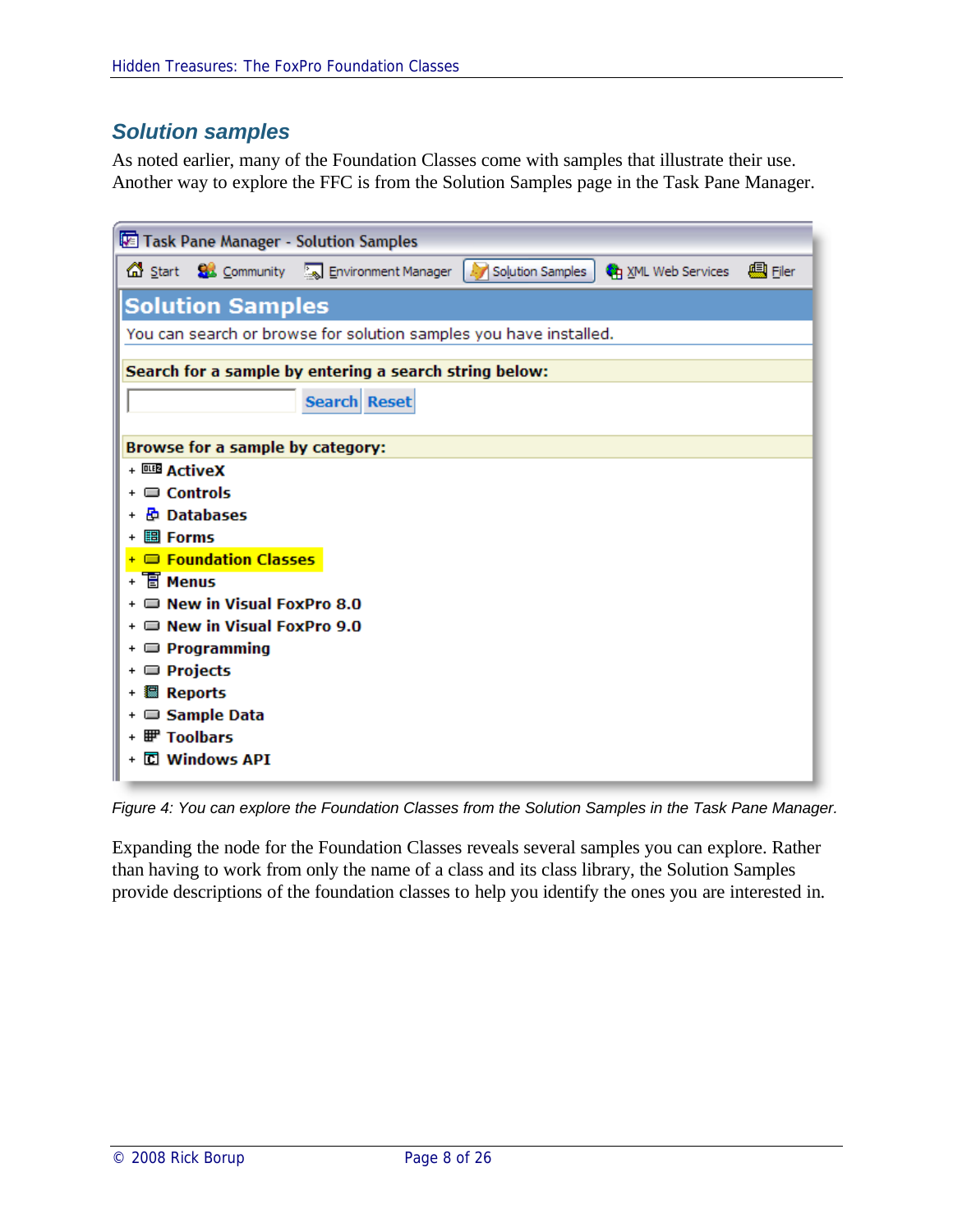

*Figure 5: Expand the Foundation Classes node to reveal the samples for several Foundation Classes.*

As with all Solution Samples, you can both run the sample and explore its source code. The headings in the list of samples are hyperlinks: click on a link to run the sample. Click on the icon to the right of a sample's description to view the source code.

```
Working with Microsoft Agent<br>KL Microsoft Agent technology can provide valuable user assistance to your applications similarly to the Office Assistant.
                                                                                                                                                                                 履
```
*Figure 6: The headings are hyperlinks. Click the link to run the sample, or click the icon to the far right to view the source code.*

# **Enhancing your apps with the FFC**

This section presents examples of using selected foundation classes in a VFP app. The classes chosen are intended to be a representative sample, but are not exhaustive by any means.

## *Registry Access Foundation Class*

The registry foundation class is probably the one I use most often. It is located in the FFC class library named registry.vcx. Because its name does not begin with an underscore, you can tell right away that the registry class is not derived from the FFC base classes in \_base.vcx. In fact, the registry class is sub-classed from the VFP custom base class.

The registry foundation class methods are mostly wrappers around the Windows API calls needed to read and write the Windows registry. You could write your own code to call the Windows API calls directly, but using the registry foundation class enables you to access the Windows registry without having to be concerned about the underlying plumbing of the API.

#### **Registry terminology**

Before jumping in to a discussion of the FFC registry class methods, it might be helpful to review the organization of the Windows registry and the terminology used to describe it.

The structure of the registry is conceptually similar to the structure of folders and files on a hard drive. The contents of a hard drive are organized into a hierarchy of folders and subfolders that contain one or more files. The contents of the registry are organized into a hierarchy of keys and subkeys that contain one or more values.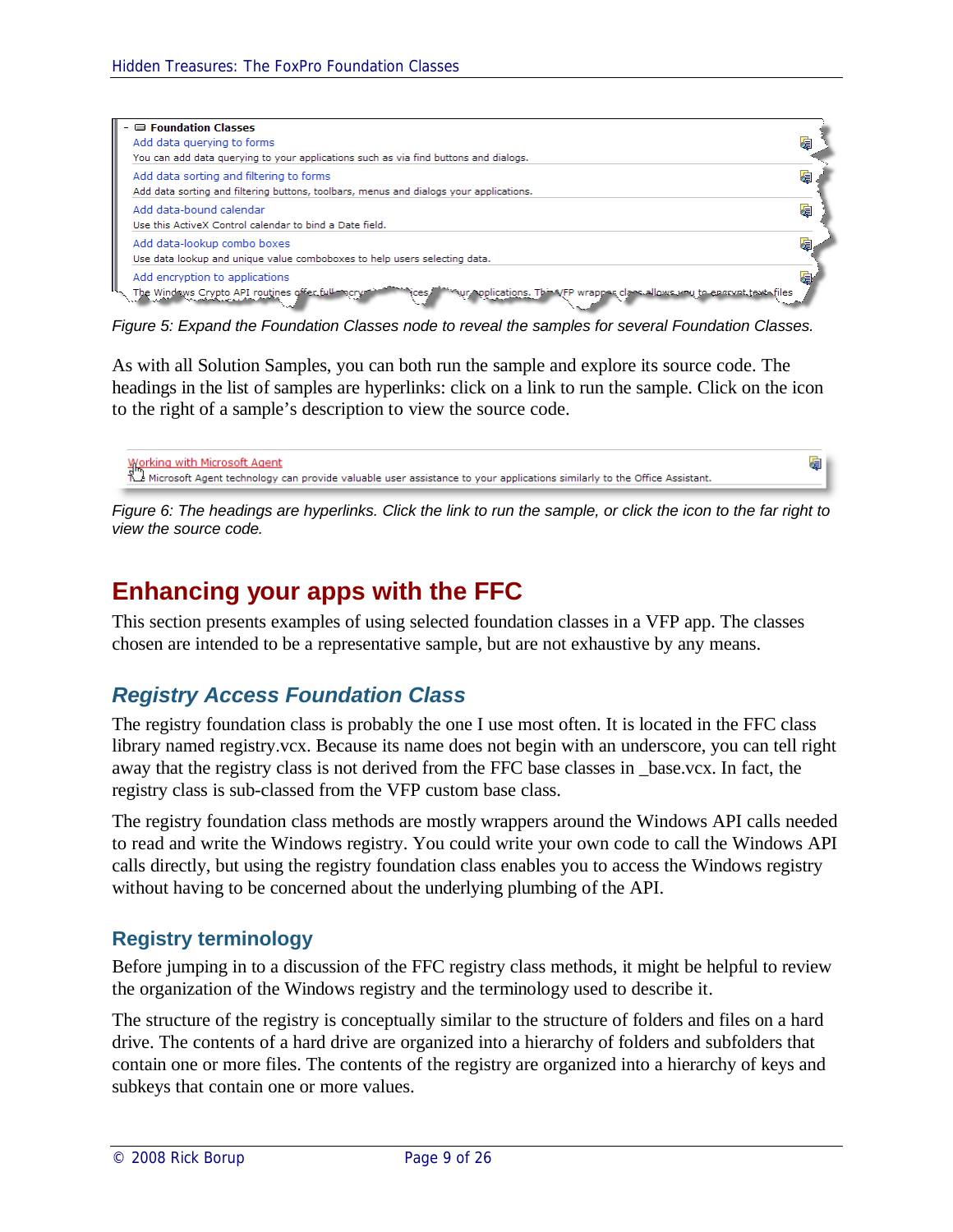On a hard drive, the hierarchy of specific folders and subfolders that identify the location of a file is referred to as the path. In the registry, the hierarchy of specific keys and subkeys that identify the location of a value are referred to simply as the key. In both case, the reference can be written using the familiar syntax of a series of names separated by backslashes.

There are five root keys in the Windows registry. As an application software developer, you typically work with the HKEY\_CURRENT\_USER and HKEY\_LOCAL\_MACHINE root keys, which are abbreviated HKCU and HKLM respectively. Application-specific settings are typically written to an application-specific key under HKCU\Software.

The analogy to files on a hard drive may become a bit more difficult to understand when it comes to the values in a registry key. This may be especially true for Visual FoxPro developers, to whom the word *value* generally refers to the contents of a memory variable or a property on an object. When talking about the registry, however, the word *value* corresponds to the concept of a file on disk. A registry value has three attributes: the value name, the value type, and the value data. If you think of a value name as being like a file name, then the value type corresponds to the type of file (file extension) and the value data corresponds to the contents of the file.

Registry value data can one of several types. The most common type is a string, which is referred to as type REG\_SZ. The SZ stands for "string zero", meaning a null-terminated string. Unlike folders on disk, which do not have to contain any files, keys in the registry always have at least one value called the default value. The default value has value type REG\_SZ and its value data is generally null, which shows up as (value not set) in the Registry Editor.

## **Working with the registry class**

To work with the registry foundation class, first create an instance of it.

```
loRegistry = NEWOBJECT( "registry", "registry.vcx")
```
If you're doing this in a program, it's a good idea to include the registry.h header file, which defines several constants you can use in your code. For the sake of readability, the examples that follow sometimes use defined constants from registry.h, such as HKEY\_CURRENT\_USER, even though the sample code is not part of a complete program. If you want to run the sample code from the command line, replace the defined constant with its value from registry.h.

The examples in this section are based on the registry entries for a hypothetical application named myVFPApp. Following the recommended key structure for application settings in the registry, which includes the company name, application name, and version number, the entries for myVFPApp v1.0 are located in the registry key HKCU\Software\ITA\myVFPApp\1.0. By my choice as the developer, this key contains subkeys named Application Settings and User Preferences, which in turn contain the values I want to store for this application.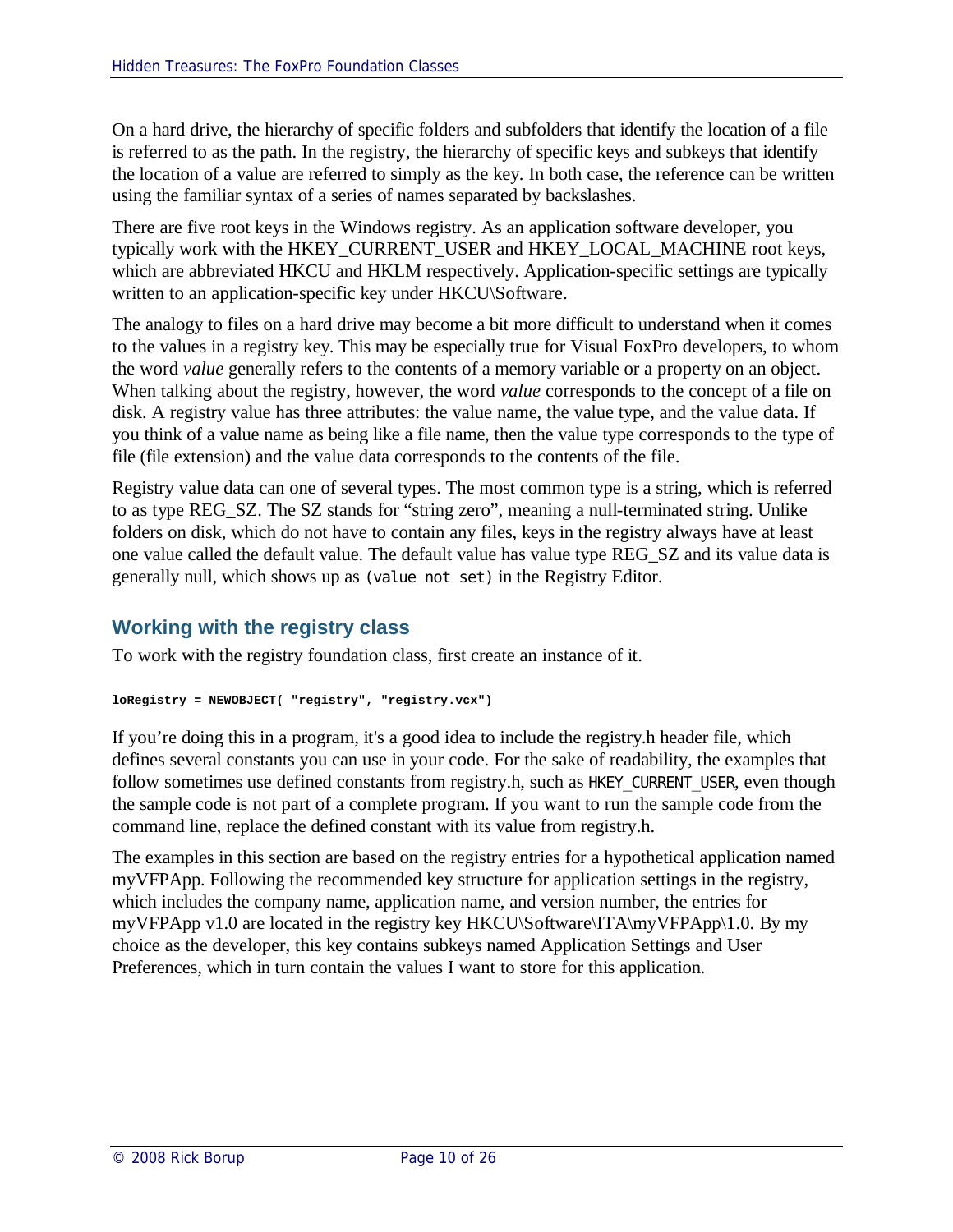

*Figure 7: The registry entries for myVFPApp v1.0 are stored in HKCU\Software\ITA\myVFPApp\1.0. The values are in subkeys Application Settings and User Preferences.*

As shown in Figure 7, the Application Settings key contains two values. The AppDir value stores the location where the application is installed, and the DataDir value stores the location where the application's data is located.

The User Preferences key is not shown, but it also contains two values, AskOnExit and PrintPreview. By design, the value data of each of these can be either Yes or No. The AskOnExit value determines whether or not the application should ask the user "Are you sure?" when terminating the app. The PrintPreview value determines whether the app displays reports in preview mode or sends them directly to the printer.

### **Reading the registry**

The IsKey( ) method queries the registry to see if a key exists. This method is one of the simplest to use. It takes only two parameters, the name of the key, and the ID of the root key in which to look. For example, the statement

```
?loRegistry.IsKey("Software\ITA\myVFPApp\1.0", HKEY_CURRENT_USER)
```
returns True if the registry key HKCU\Software\ITA\myVFPApp\1.0 exists, or False if it doesn't.

The GetRegKey( ) method returns the setting (the value data) from a specified value name in a specified key. The following example returns the setting of the AppDir value in the Application Settings key.

```
* Read a registry key value using GetRegKey()
lcKey = "Software\ITA\myVFPApp\1.0\Application Settings"
lcValueName = "appdir"
lcValueData = ""
loRegistry.GetRegKey( lcValueName, @lcValueData, lcKey, HKEY_CURRENT_USER)
?lcValueData && Displays C:\Program Files\ITA\myVPFApp
```
Note that the return value is placed in lcValueData, which must be passed by reference. It is not necessary to use variables for the other two parameters, but I chose to do so in order to make the example more clear. The statement could have been written equally as well like this:

```
loRegistry.GetRegKey( "appdir", @lcValueData, "Software\ITA\myVFPApp\1.0\Application Settings", 
HKEY_CURRENT_USER)
```
If you look at the source code for the GetRegKey( ) method in the registry class, you find that it is actually a wrapper for calls to two other methods in the same class, OpenKey( ) and GetKeyValue( ). The OpenKey( ) method opens a registry key and sets the value of a class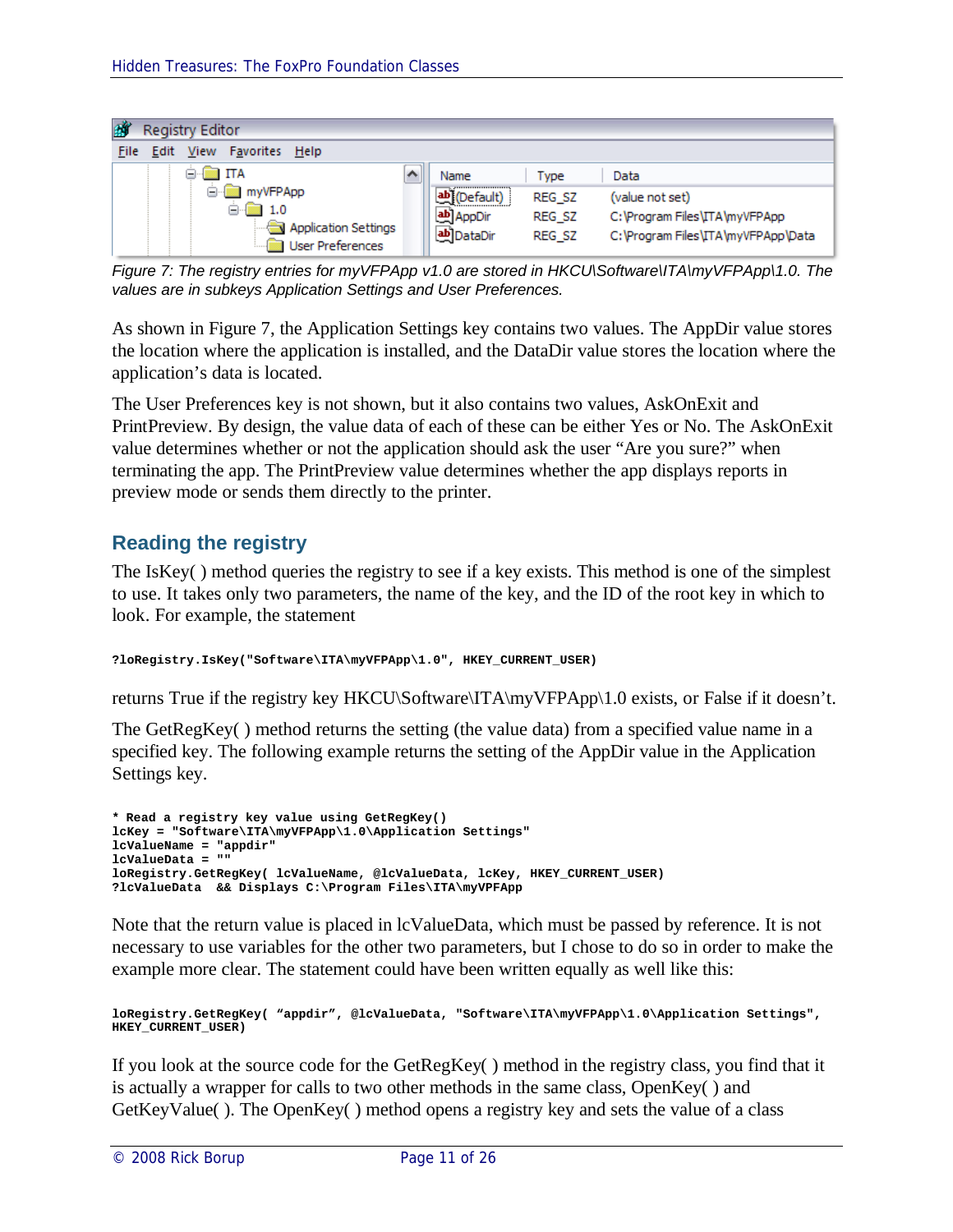property named nCurrentKey. The GetKeyValue( ) method relies on nCurrentKey having already been set, and reads the value data from the specified value name in that key.

The advantage of using GetRegKey( ) is you can read the value in one statement, but you could also use OpenKey( ) and GetKeyValue( ) directly if you want to.

```
* Read a registry key value using OpenKey() and GetKeyValue()
lcKey = "Software\ITA\myVFPApp\1.0\Application Settings"
loRegistry.OpenKey( lcKey, HKEY_CURRENT_USER, .F.)
lcValueName = "datadir"
lcValueData = ""
loRegistry.GetKeyValue( lcValueName, @lcValueData)
?lcValueData
```
Note that GetKeyValue( ) requires only two parameters because the key has already been opened. Like GetRegKey(), the variable for the return value (lcValueData) must be passed by reference. The third parameter in the OpenKey( ) method determines whether or not the key should be created if it doesn't already exist.

The EnumKeys( ) method populates an array with the subkeys for a specified key. The following code returns an array with two rows, one for each of the subkeys under HKCU\Software\ITA\myVFPApp\1.0.

```
* Enumerate the subkeys for a key using OpenKey() and EnumKeys()
lcKey = "Software\ITA\myVFPApp\1.0"
loRegistry.OpenKey( lcKey, HKEY_CURRENT_USER, .F.)
loRegistry.EnumKeys( @laKeys)
DISPLAY MEMORY LIKE laKeys
```
The EnumKeyValues( ) method returns an array with the value names and value data for each of the values with a specified key. The array is two-dimensional, where the first column in each row is the value name and the second column is the value data. The following code reads and displays the values in the HKCU\Software\ITA\myVFPApp\1.0\User Preferences key.

```
* Enumerate the values for a key using OpenKey() and EnumKeyValues()
lcKey = "Software\ITA\myVFPApp\1.0\User Preferences"
loRegistry.OpenKey( lcKey, HKEY_CURRENT_USER, .F.)
loRegistry.EnumKeyValues( @laValues)
FOR lni = 1 TO ALEN( laValues, 1)
 ? laValues[lni,1] + " = " + laValues[lni,2]
ENDFOR
```
The CloseKey( ) method closes a previously opened key and resets the value of the nCurrentKey property to zero.

#### **Writing to the registry**

The SetRegKey( ) method enables you to write a value to a key, and optionally to create the key if it does not already exist.

```
* Create a registry key using SetRegKey()
lcKey = "Software\ITA\myVFPApp\1.0\Application Settings"
lcValueName = "AppDir"
lcValueData = "C:\Program Files\ITA\myVFPApp"
loRegistry.SetRegKey( lcValueName, lcValueData, lcKey, HKEY_CURRENT_USER, .T.)
```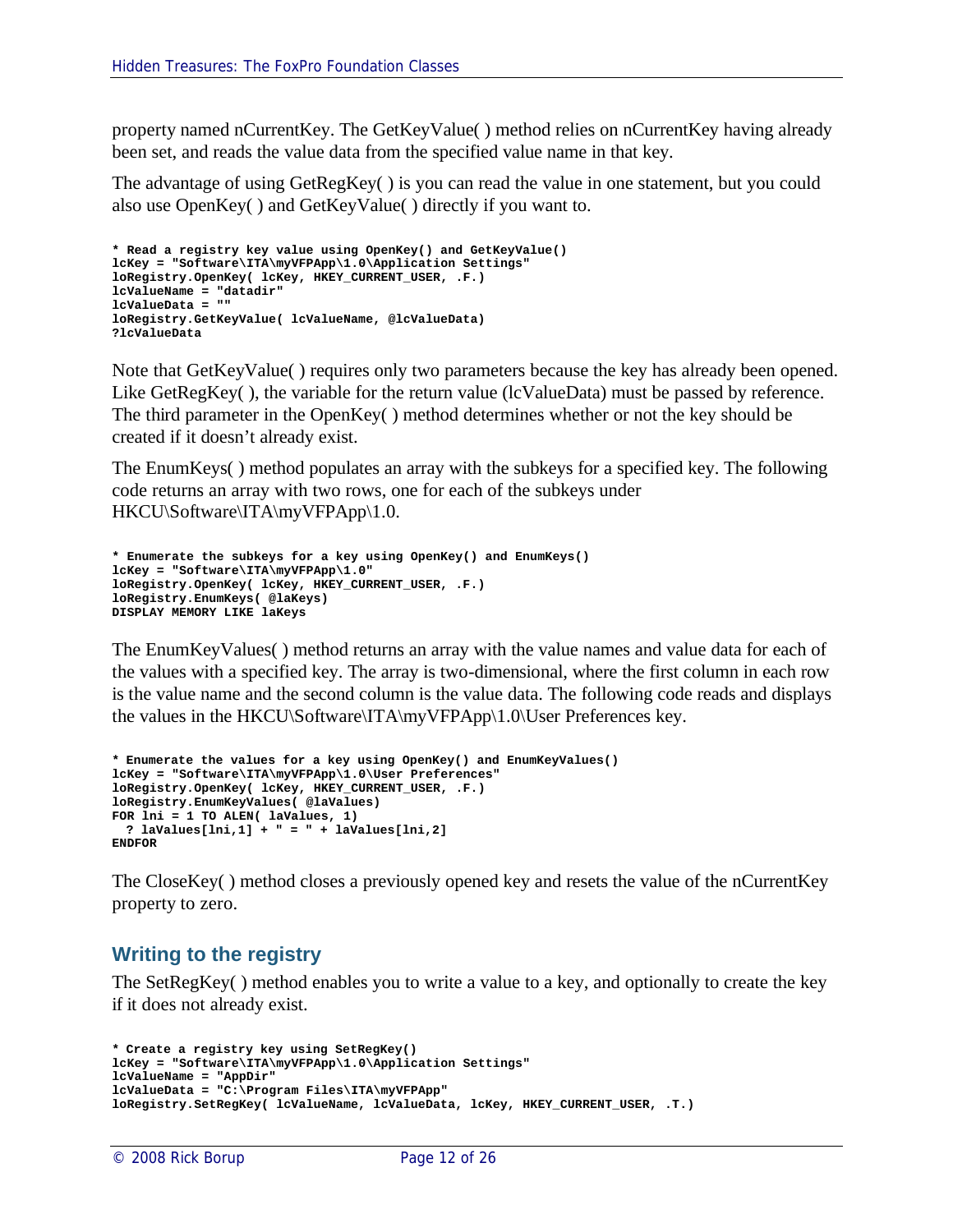The fifth parameter passed to SetRegKey( ) determines whether or not the key should be created if it doesn't already exist. SetRegKey( ) returns zero if successful, otherwise an error number is returned. Refer to registry.h for a list of the error numbers and their meanings.

Like GetRegKey(), SetRegKey() is actually a wrapper around two other method in the registry class. SetRegKey( ) calls OpenKey( ) to open the key, then calls SetKeyValue( ) to set the value. As you've already guessed, you can call these two methods directly from you code if you want to.

```
* Create a registry key and value using OpenKey() and SetKeyValue()
lcKey = "Software\ITA\myVFPApp\1.0\Application Settings"
loRegistry.OpenKey( lcKey, HKEY_CURRENT_USER, .T.)
lcValueName = "DataDir"
lcValueData = "C:\Program Files\ITA\myVFPApp\Data"
loRegistry.SetKeyValue( lcValueName, lcValueData)
```
Like SetRegKey( ), SetKeyValue( ) returns zero if successful, otherwise it returns an error code.

#### **Deleting registry keys and values**

The registry foundation class provides DeleteKey( ) and DeleteKeyValue( ) methods to delete keys and values from the registry. These methods operate much like the Get and Set methods described above. I am not including any examples for the Delete methods because I don't want to encourage you to run code that deletes anything from your own registry until you're certain you know what you're doing. When you're gained confidence using the registry class, you can write your own code to create some sample registry entries and then delete them to see how these methods work.

#### **Working with INI files**

Like Rodney Dangerfield, INI files don't get any respect these days, but in my opinion they are still quite useful. INI files are easy to work with because they're plain text files, and are therefore well suited for storing application settings when there's a chance you—or worse, an end user may need to manually change a setting in the field.

The registry foundation class library helps you work with INI files. It contains a subclass of the registry class named oldinireg, which provides methods for reading and writing INI files.

The examples for using this class are based on the same application settings and user preferences used in the registry examples above. If these settings were stored in an INI file, the file might be named myVFPApp.ini and would look something like this:

```
[Application Settings]
AppDir=C:\Program Files\ITA\myVFPApp
DataDir=C:\Program Files\ITA\myVFPApp\Data
[User Preferences]
AskOnExit=Yes
PrintPreview=Yes
```
The structure of an INI file is quite simple: An INI file has sections, and sections contain entries. In the example above, the lines with values in square brackets are the section names. The other lines are the entry names and their corresponding values. To access an entry in an INI file, you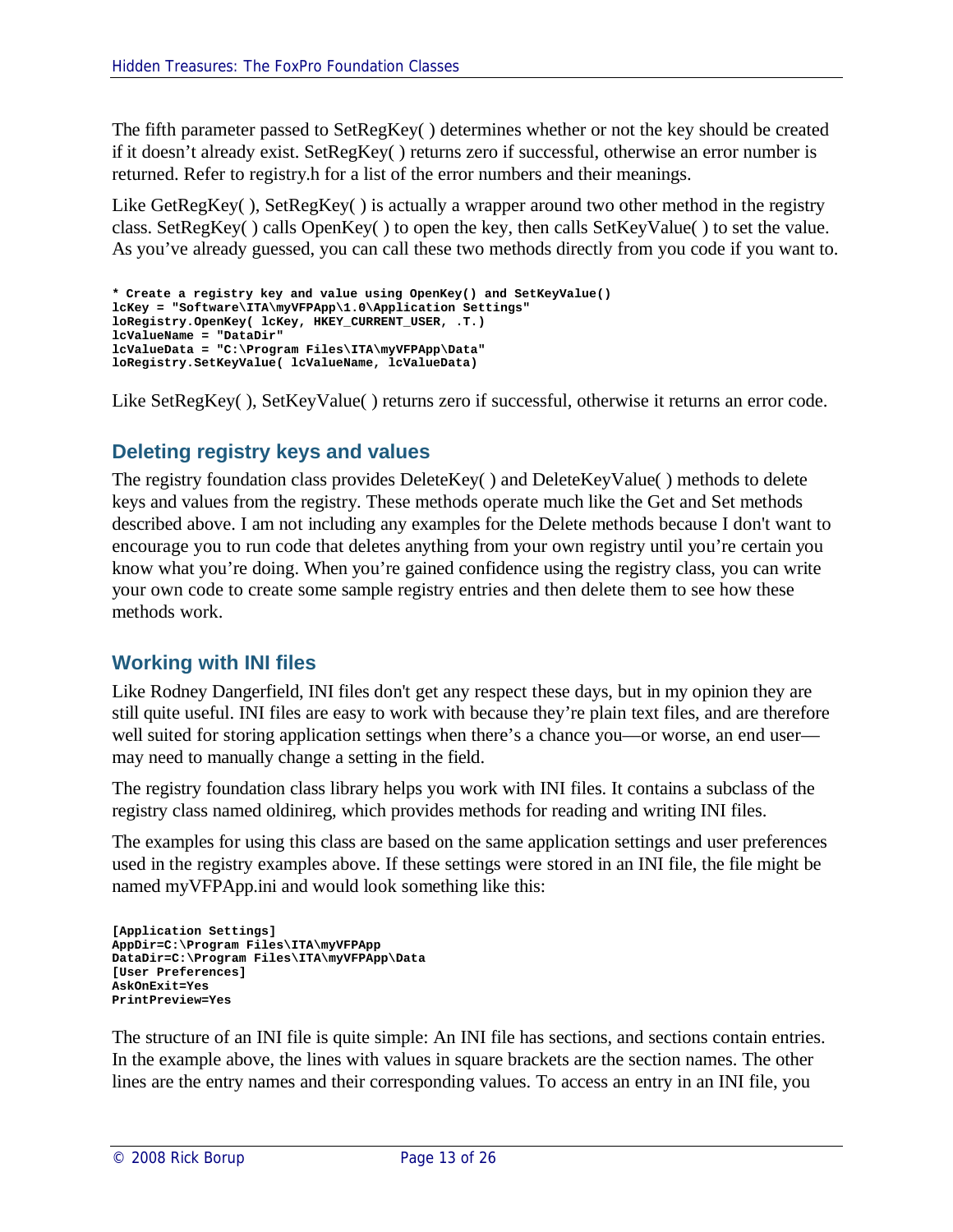need to supply the INI file name, the section name, the entry name, and (for writing) the entry's value.

To use the oldinireg foundation class, start by creating an instance of it.

```
loINI = NEWOBJECT( "oldinireg", "registry.vcx")
```
The methods in this class take several parameters, one of which is the name of the INI file. You need to use a fully qualified file name (drive, path, and file name) or the methods won't work. An easy way to do this is to set up a memory variable.

```
lcINIFile = FULLPATH( "myVFPApp.ini")
```
The GetINIEntry( ) method reads the value of an entry in the INI file. It's parameters are the INI file name, the section name, the entry name, and a place holder for the return value (but not in that order). The following code reads and displays the value of the AppDir entry from the Application Settings section of myVFPApp.ini.

```
* Retrieve the value of an entry
lcValue = ""
lcSection = "Application Settings"
lcEntry = "AppDir"
loINI.GetINIEntry( @lcValue, lcSection, lcEntry, lcINIFile)
?lcValue
```
Writing an entry to an INI file is equally straightforward. The WriteINIEntry( ) method takes the same parameters as GetINIEntry( ), except you also need to supply the value to be written. The following code illustrates how to set the value of the AskOnExit entry to "No" in the User Preferences section of myVFPApp.ini.

```
* Set the value of an entry
lcSection = "User Preferences"
lcEntry = "AskOnExit"
lcValue = "No"
loINI.WriteINIEntry( lcValue, lcSection, lcEntry, lcINIFile)
```
The WriteINIEntry( ) method returns zero if successful, otherwise an error number is returned.

Working with INI files is simpler than working with the registry, which is another reason you may want to use them. But although INI files are still useful, they in no way take the place of the registry. Fortunately, the registry foundation class make it easy to work with both.

The registry foundation class library also contains three other subclasses—filereg, foxreg, and odbcreg—which you can explore on your own.

# *MouseOver Effects Foundation Class*

The MouseOver Effects foundation class is a user interface enhancement that adds a dynamic highlight to a control as you mouse over it on a form. The mouseoverfx class is found in the \_ui.vcx class library, and is accessible from the User Controls catalog in the Component Gallery.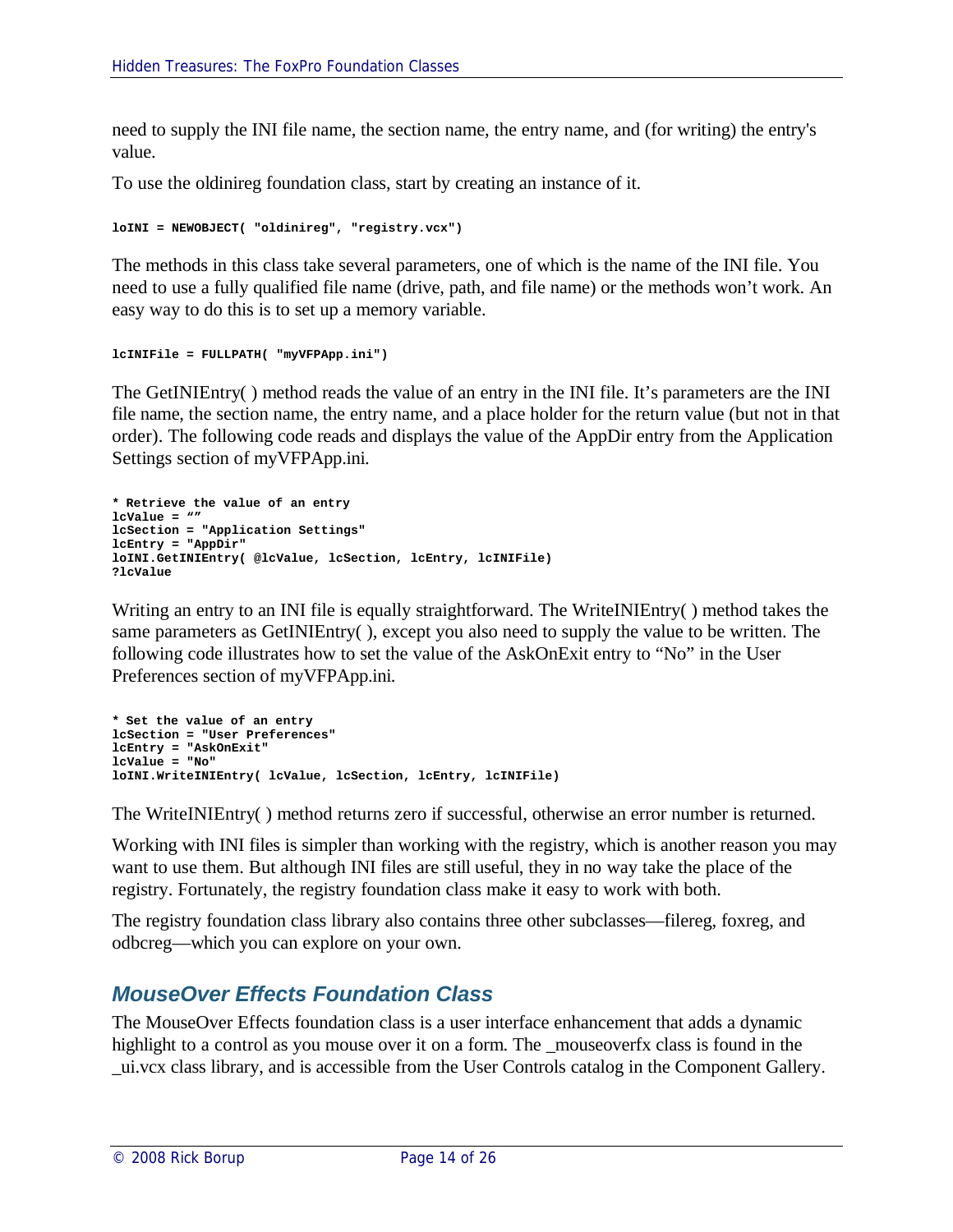The MouseOver Effects class is quite easy to use. Simply drop an instance of the class on a form, then add a call to its HighlightMe( ) method in the control(s) to which you want to apply dynamic highlighting. The HighlightMe( ) method takes one parameter, which is an object reference to the control. For calls made from within a method of the control itself, simply pass THIS as the parameter.

You can see how the MouseOver Effects works by running the sample from the Component Gallery. In the sample, the call to the HighlightMe( ) method of the MouseOver Effects class is in the MouseMove( ) method of the control.

```
* The Command1.MouseMove( ) event code from the MouseEffects sample
LPARAMETERS nButton, nShift, nXCoord, nYCoord
THISFORM.cusMouseOverFX.HighlightMe(THIS)
```
While this works, it does not remove the highlight until the user moves the mouse over *another* control on the same form that also calls the HighlightMe( ) method. If a form has only one control that uses the MouseOver Effects class, then once highlighted, the control stays highlighted until the form is closed.

To me, it would be preferable to have the dynamic highlighting disappear when the mouse moves off the control, regardless of where it moves from there. This can be accomplished by calling the CancelHighlight( ) method from the MouseLeave( ) event. Also, calling HighlightMe( ) from the control's MouseOver( ) event means the event fires continuously while the mouse is moving over the control. This is unnecessary, so to me it makes more sense to call HighlightMe( ) from the MouseEnter( ) event. The modified code would look like this:

```
* The CancelButton.MouseEnter( ) event code
LPARAMETERS nButton, nShift, nXCoord, nYCoord
THISFORM.cusMouseOverFX.HighlightMe(THIS)
* The CancelButton.MouseLeave( ) event code
LPARAMETERS nButton, nShift, nXCoord, nYCoord
THISFORM.cusMouseOverFX.CancelHighlight()
```
With this code in place, the cancel button is highlighted when the user moves the mouse over it, and the highlight disappears when the user moves the mouse off the control. Note that this is a change to the implementation of the class, not a change to the class itself.

The MouseOver Effects class has properties enabling you to control the width and colors of the highlight effect. The effect requires two colors, one for the top and left (highlight) and one for the bottom and right (shadow). The initial value of these colors is established in the Init( ) method of the class, which calls the GetSysColor( ) API to get the system's 3D highlight color and 3D shadow color. Unfortunately, this means you cannot override the colors by setting different values in the instance on your form, because when Init( ) runs it sets them to the defaults.

There are at least a couple of ways to change the highlight colors, though. One way is to set the colors explicitly before calling HighlightMe( ). This approach enables you to select different colors for different controls, should you need or want to do that. Another way would be to create a subclass of the MouseOver Effects class and either pass the colors as parameters to the Init( ) method, or add a SetHighlightColors( ) method to set the colors after Init( ) has already run.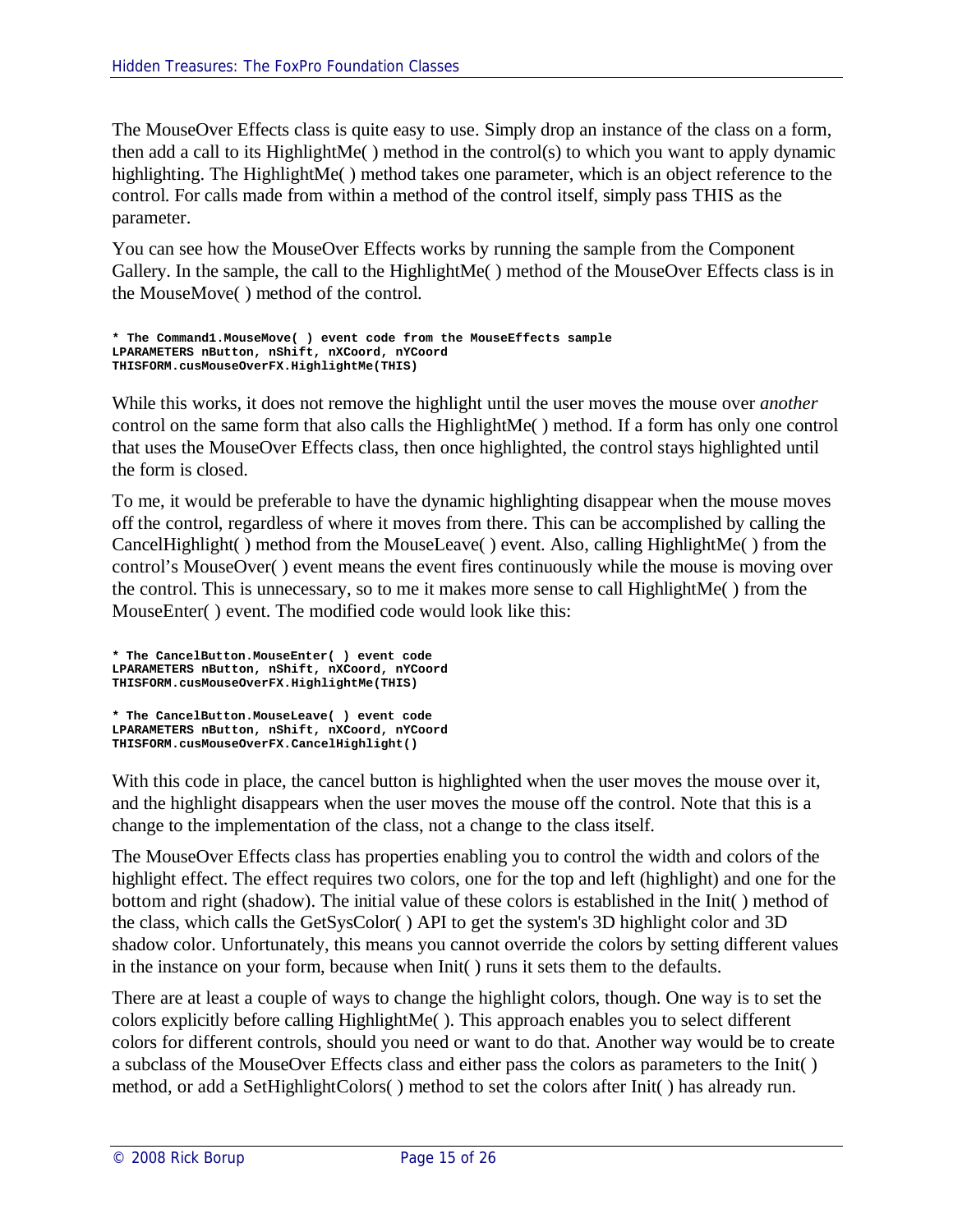Figure 8 shows a form with a cancel button that uses the MouseOver Effects class to add dynamic highlighting. The highlight color is set to red and the shadow color is set to blue. I chose these colors because they show up well in the screenshot to illustrate the effect, even though I doubt anybody would actually use red and blue in a real application.



*Figure 8: A sample form with the MouseOver Effects foundation class applied to the Cancel button. The effect is off, as shown on the left, and appears only when the mouse moves over the control, as shown on the right.*

The session downloads include a form named frmMouseFX that implements this effect. The code in the Cancel button's MouseEnter( ) event looks like this:

```
* The revised CancelButton.MouseEnter( ) event code.
LPARAMETERS nButton, nShift, nXCoord, nYCoord
WITH THISFORM._ mouseoverfx1
  .iHighlightcolor = RGB(255,0,0) && red
  .iShadowColor = RGB(0,0,255) && blue
  . HighlightMe(THIS)
ENDWITH
```
The MouseOver Effects class is not limited to command buttons; it can be applied to other types of objects as well. Check out the solution sample for more examples.

## *About Dialog Box Foundation Class*

The About Dialog Box foundation class provides a template for creating an About form for an application. To explore it from the Component Gallery, select the Dialogs catalog, right click on the About Dialog icon, and choose Create Form from the popup menu.

Out of the box (no pun intended), the new form looks like this: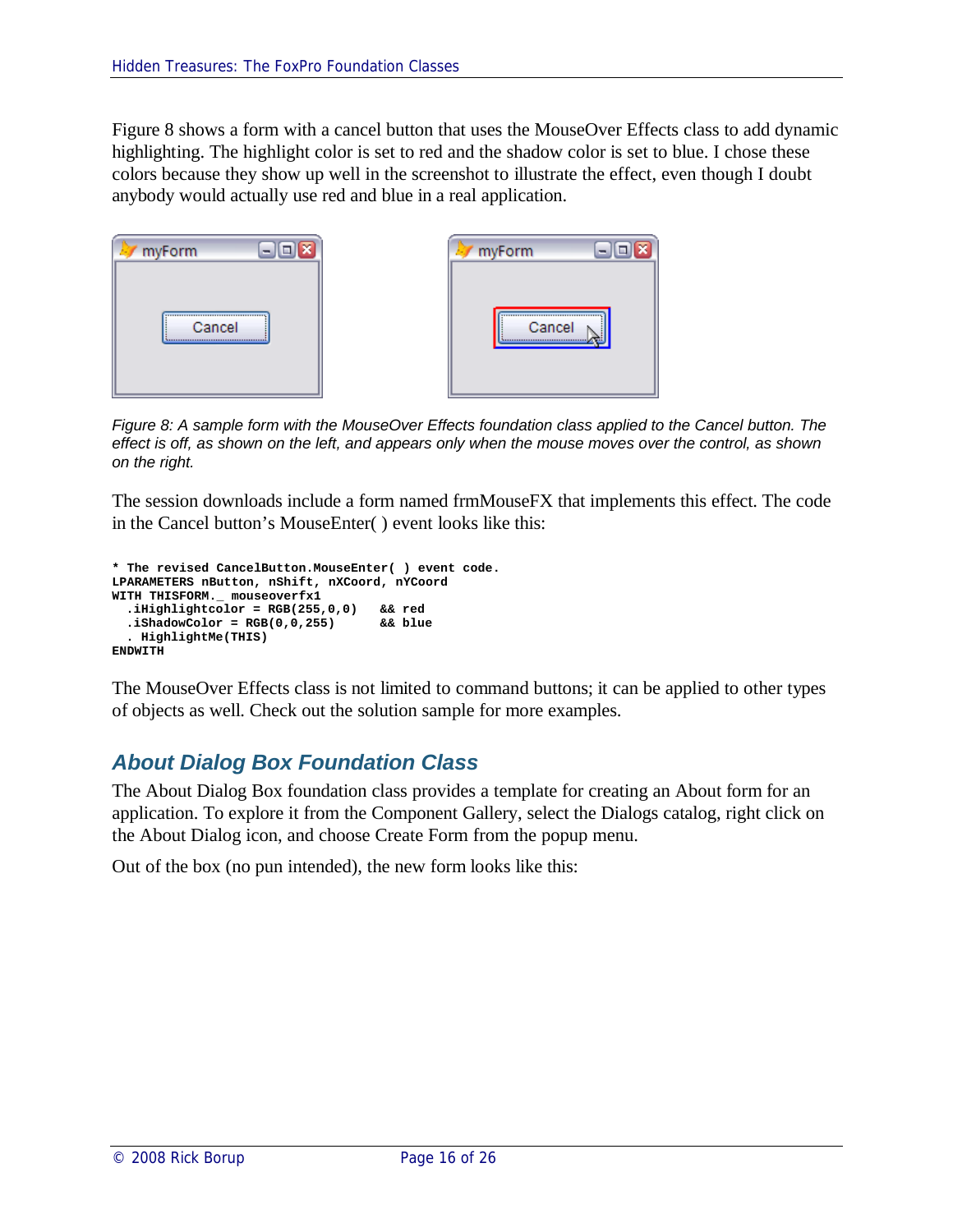| <b>About Custom Application</b> |                                                                                             | ×                       |
|---------------------------------|---------------------------------------------------------------------------------------------|-------------------------|
|                                 | Your application name<br>Version #<br>Copyright Information<br><b>Trademark Information</b> |                         |
|                                 | This product is licensed to:<br>Registered Owner<br>Registered Company                      |                         |
|                                 |                                                                                             | <br><br><br>System Info |

*Figure 9: Before you customize it, the About Box Dialog is simply a template form.*

If you open the About Dialog Box class in the Class Designer, you can see it includes an instance of the Registry foundation class. The class Init( ) method uses the Registry class to retrieve the location of msinfo.exe, which is launched from the Click( ) event of the System Info button.

The class Init( ) method also calls GetRegisteredCompany( ) and GetRegisteredOwner( ), which are stub methods to retrieve the captions for Registered Owner and Registered Company labels. Rather than changing the captions of these labels directly, change the code in the two methods to retrieve the information from wherever it is stored in your application or license manager.

Finish customizing the About box by adding a graphic and changing the captions of the top four labels, as appropriate. You now have simple but entirely suitable About form for your app.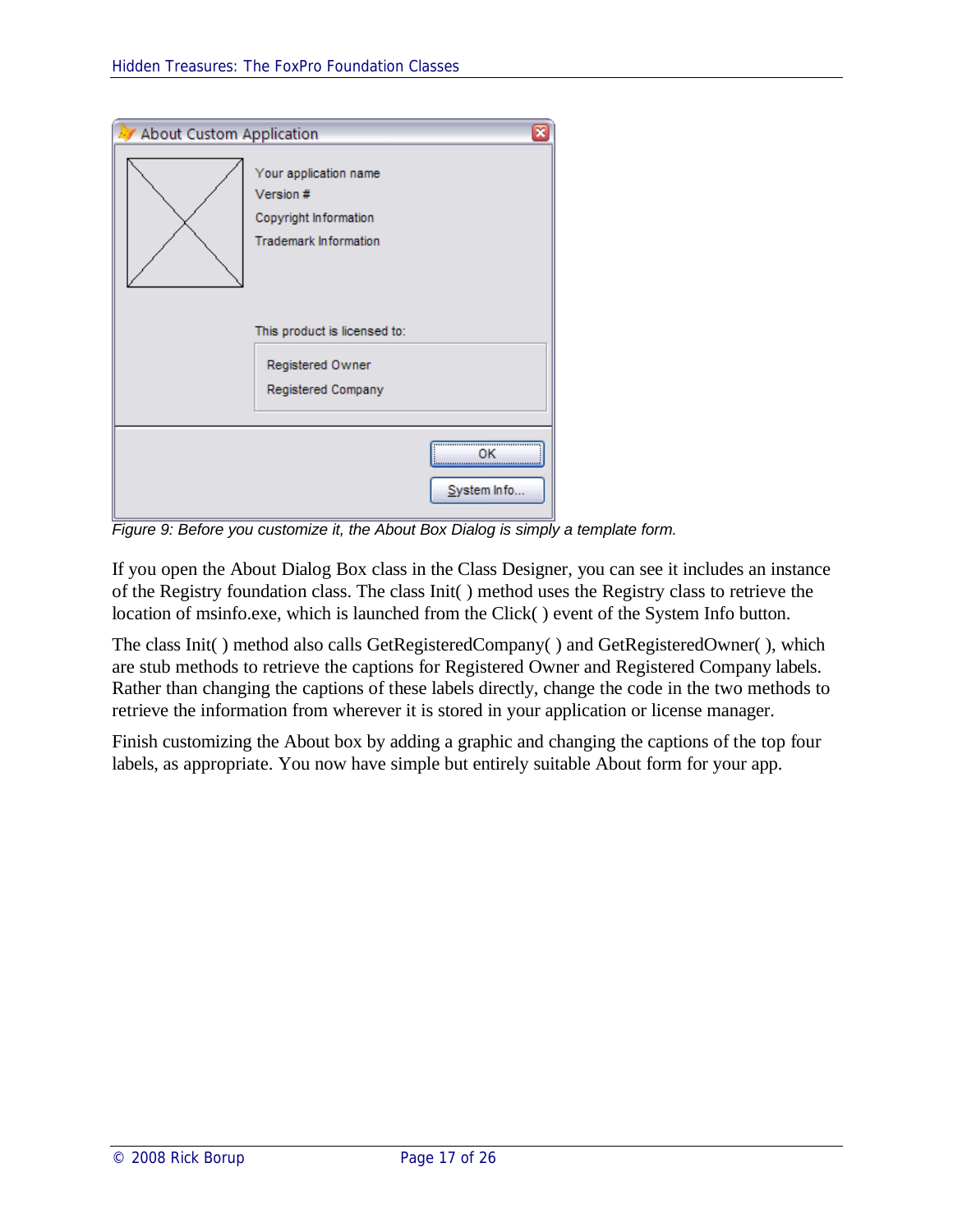

*Figure 10: The finished About Box Dialog has a plain yet polished appearance, suitable for use in an app.*

# *Hyperlink Label Foundation Class*

The Hyperlink Label foundation class—like its two siblings, the Hyperlink Button class and the Hyperlink Image class—provides a way to launch the default web browser by clicking on the control. These classes are found in the \_hyperlink.vcx visual class library, and are accessible from the Internet catalog in the Component Gallery.

One thing I like to have on the About form for my apps is a link to my website. The Hyperlink Label class is ideal for this. To use this class on the About form from the previous example, simply open the form in the designer and drop an instance of the Hyperlink Label class on it.

Position the label where you want it on the form. Set the label's caption to whatever you want; for a standard website, I like to use the URL without the *http://* in front of it. Then set the cTarget property to the complete URL of the website you want to open when then the label is clicked.

After doing this, the About form now has a hyperlink label underneath the trademark line, as shown in Figure 11. The control's blue color and underlined caption are visual cues that it's a hyperlink, plus the mouse pointer changes to the hand symbol when the mouse is hovered over the label. Clicking the label opens the website in the default browser.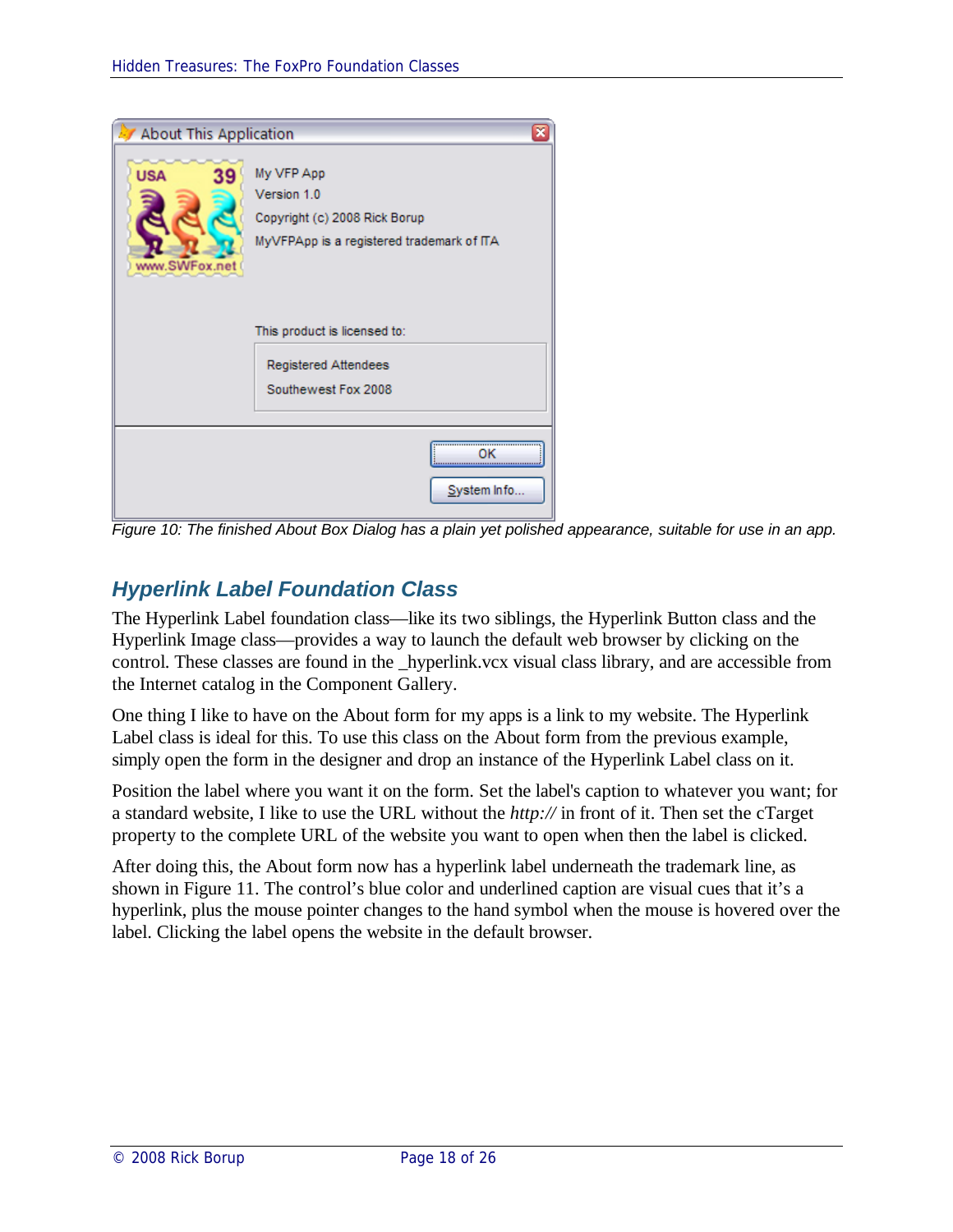

*Figure 11: The Hyperlink Label foundation class makes it easy to add a hyperlink to a form.*

The Hyperlink Button and Hyperlink Image foundation classes work the same way as the Hyperlink Label class. The one you chose to use is simply a matter of design preference.

#### *File Version Foundation Class*

The File Version foundation class retrieves the version information from a file and stores it in an array. The class is essentially a wrapper around the AGetFileVersion( ) function, which was also introduced in VFP 6.0.

One place the File Version foundation class can be useful is in the About form. Instead of manually changing the caption on a label to reflect a new version number, drop the File Version class on the form. Add code to the label's Init( ) method to set the cFileName property to the name of your application's EXE file, and call the GetVersion( ) method to return the current version number.

```
* The Init( ) for lblVersion uses the File Version foundation class to set its caption.
IF DODEFAULT()
  WITH thisform._FileVersion1
     IF _vfp.StartMode = 0 && Development version running in the IDE, use vfpX.exe
         .cFileName = HOME(1) + "vfp" + ALLTRIM( STR( VERSION(5)/100)) + ".exe"
     ELSE
         .cFileName = SYS(16) && Name of the program being executed
     ENDIF
      .GetVersion()
     this.Caption = "Version " + .aVersion[4] && Array element 4 is the version number
  ENDWITH
ENDIF
```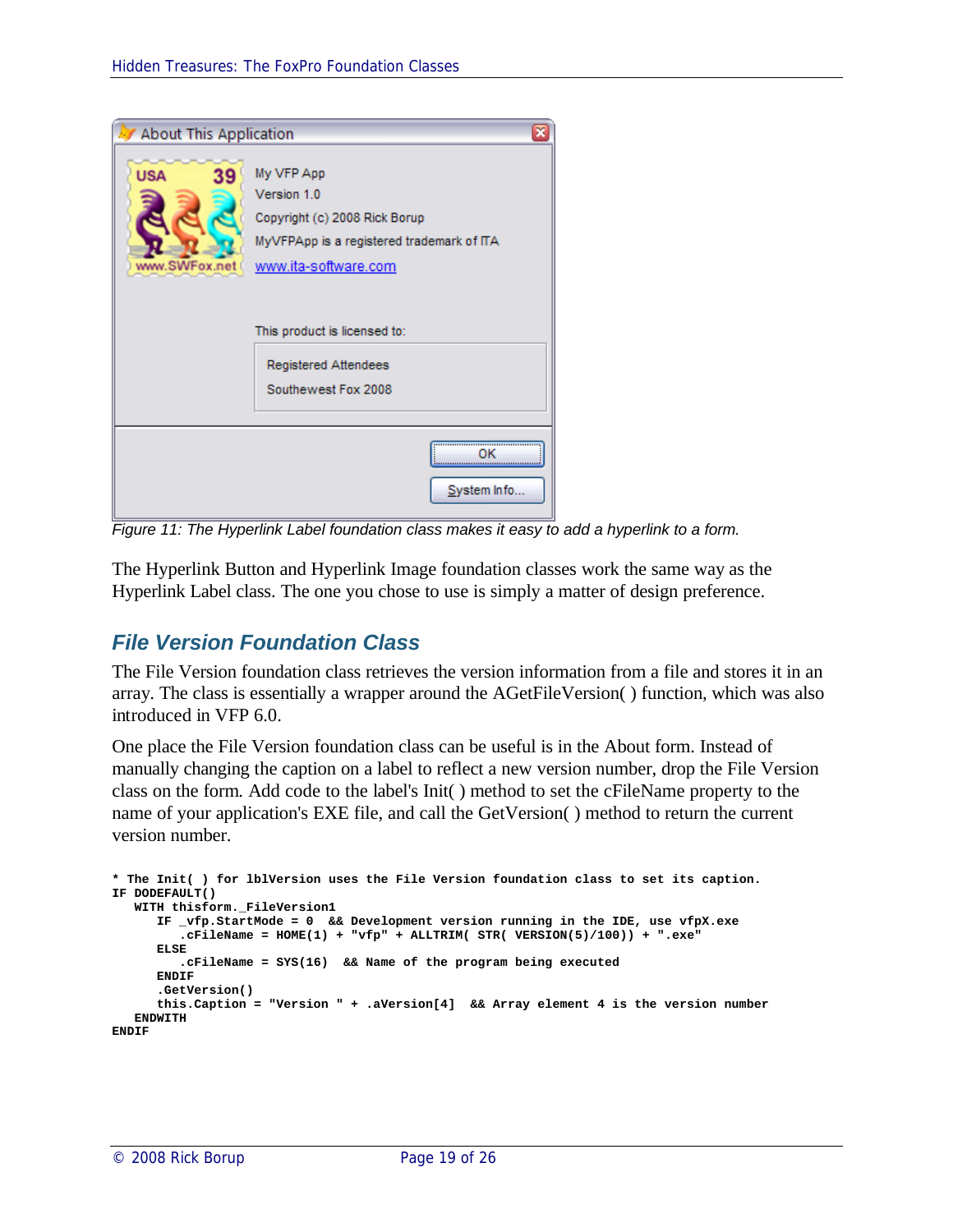If you're running in the IDE, the version number displayed will be the version number of Visual FoxPro. If you're running from a compiled EXE, the version number displayed will be the version number of the applications' executable file.

| <b>About This Application</b>     |                                                                                                                                         |  |
|-----------------------------------|-----------------------------------------------------------------------------------------------------------------------------------------|--|
| <b>USA</b><br>39<br>www.SWFox.net | My VFP App<br>Version 9.0.00.3504<br>Copyright (c) 2008 Rick Borup<br>MyVFPApp is a registered trademark of ITA<br>www.ita-software.com |  |
|                                   | This product is licensed to:<br>Registered Attendees<br>Southewest Fox 2008                                                             |  |
|                                   | System Info                                                                                                                             |  |

*Figure 12: This About form uses the File Version foundation class to retrieve the version number from the program being executed.*

## *Mover and Super Mover Foundation Classes*

The Mover foundation class is designed to be placed on a form, where it provides side-by-side list boxes with controls to move items from one side to the other. The Mover class is found in the \_movers.vcx class library and is accessible from the User Controls catalog in the Component Gallery.

When placed on a form, the Mover class is a container with two list boxes and two command buttons. The list boxes are populated from arrays. In typical use, the list box on the left contains the list of available choices while the list on the right shows the items already selected. The Add button moves a choice from the list on the left to the list on the right, and the Remove button moves a selection from the list on the right back to the list on the left.

The array containing the list of choices is initialized by calling the InitChoices( ) method on the Mover class and passing in an array. In the example I developed for this session, the initialization is done in the Init( ) method of the form itself; a SQL Select statement retrieves a list of the speakers at this conference from a table and creates a local array, which is then passed to InitChoices( ).

```
* frmMover.Init( )
SELECT * FROM tblSpeakers INTO ARRAY laSpeakers
```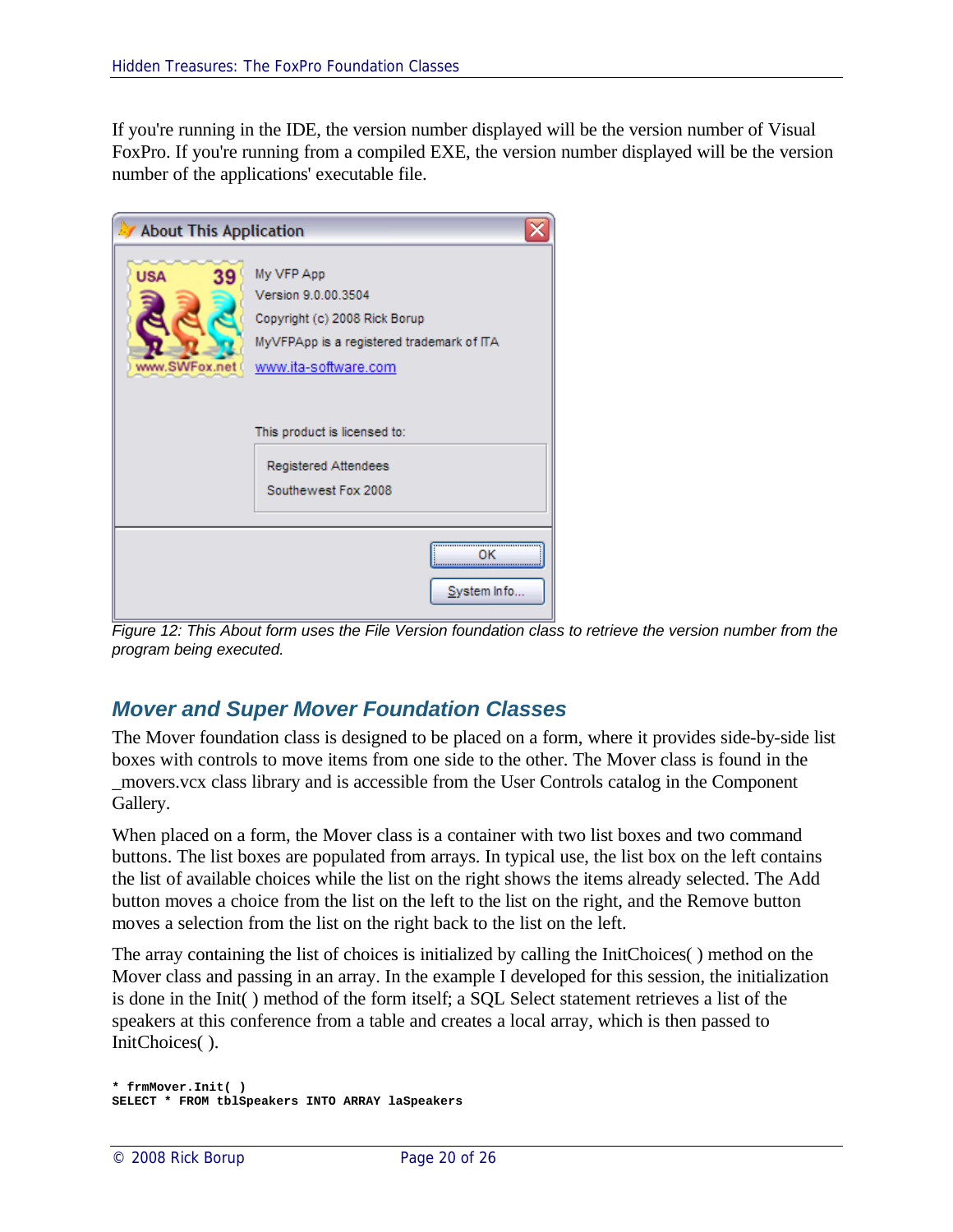```
thisform._MOVER1.initchoices( @laSpeakers)
```
After adding an OK button and adjusting the height of the list boxes for a better fit, the form looks like this:



*Figure 13: The Mover foundation class provides two lists and buttons for moving items from one list to the other.*

Once the user has selected the desired item(s), your program needs a way to get that information back from the Mover class. The Mover class provides the GetSelection( ) method is this purpose. This method populates an array (passed by reference) with the selected items, and returns the number of items selected.

To effectively use the Mover class, you need to keep it in scope until you can call GetSelection( ) to return the results. One way to do this is to save the containing form as a class, create an instance of it when needed, and keep the instance in scope until you're done with it. You'll want to make the form modal so code execution in the calling method is suspended while the form is active. You'll also want to change the OK button so it hides the form instead of releasing it, and set the form's ControlBox property to False so the user has to use the OK button to close the form.

The session downloads include an example to demonstrate the use of the Mover class. The form itself is stored in class library myClasses.vcx as class frmMover. Also included is a program named MoverDemo.prg, which runs the form and displays the results.

```
* The MoverDemo program runs the Mover foundation class example.
LOCAL ofrmMover, lni, lnSelected, lcMsg
LOCAL ARRAY laSelected[1]
laSelected = ""
ofrmMover = NEWOBJECT( "frmMover", "myClasses.vcx")
ofrmMover.Show()
lnSelected = ofrmMover._mover1.GetSelections( @laSelected)
lcMsg = "You selected " + TRANSFORM( lnSelected) + " speakers:"
FOR lni = 1 TO ALEN( laSelected)
 lcMsg = lcMsg + CHR(13) + laSelected[lni]
ENDFOR
```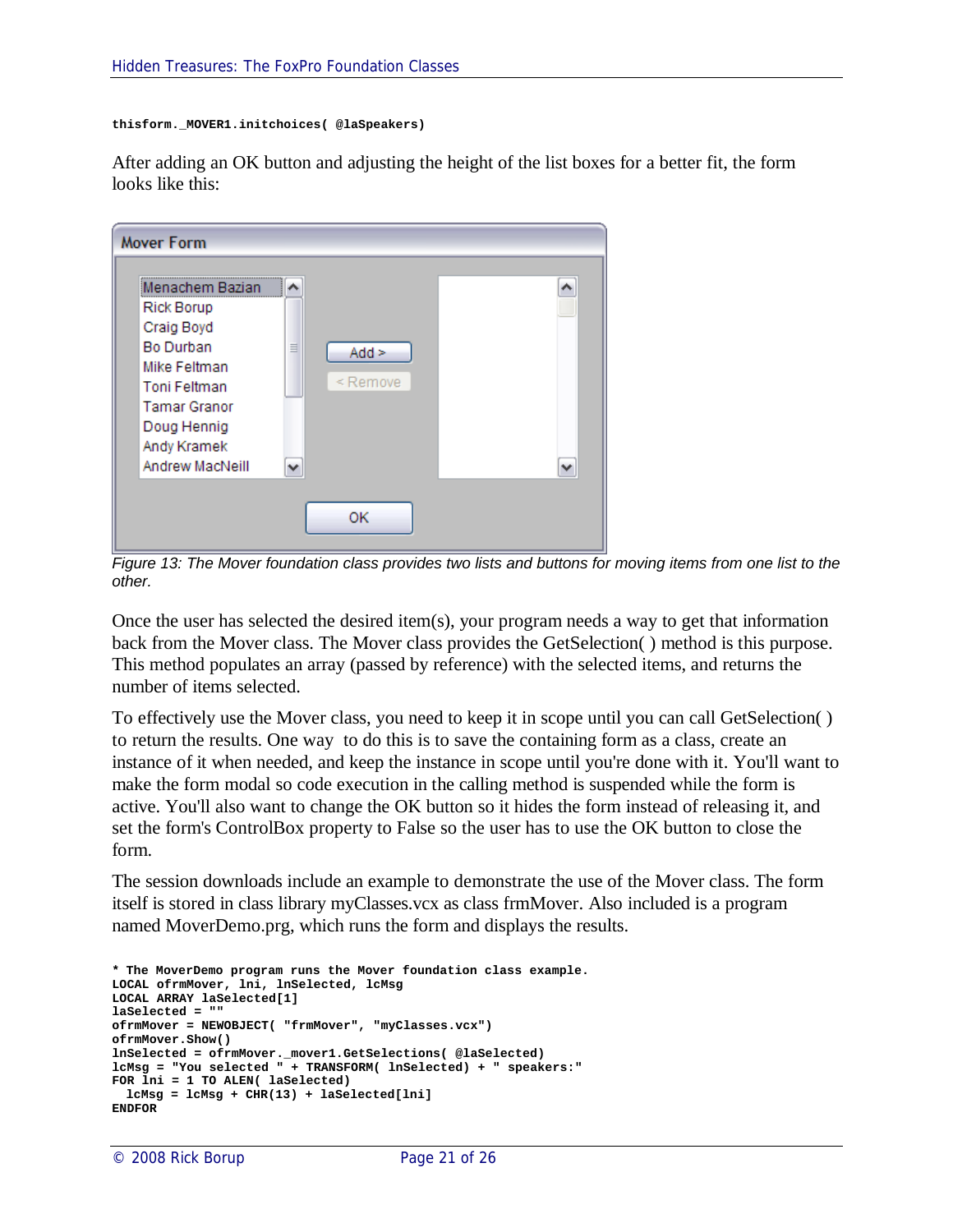**MESSAGEBOX( lcMsg) ofrMover = null**

The Super Mover foundation class is an enhanced version of the Mover class. The buttons between the two list boxes have arrow-shaped pictures instead of text, and there are also buttons for Add All and Remove All. The Super Mover class works the same as the Mover class, but I think the buttons are more attractive and the two extra buttons give the user more control.

| <b>Super Mover Form</b>                                                                                                                                                               |                     |  |
|---------------------------------------------------------------------------------------------------------------------------------------------------------------------------------------|---------------------|--|
| Menachem Bazian<br><b>Rick Borup</b><br>Craig Boyd<br><b>Bo Durban</b><br>Mike Feltman<br><b>Toni Feltman</b><br><b>Tamar Granor</b><br>Doug Hennig<br>Andy Kramek<br>Andrew MacNeill | ۰.<br>亖<br>H.<br>44 |  |
|                                                                                                                                                                                       | ОK                  |  |

*Figure 14: The Super Mover class works just like the Mover class, but is more attractive and has buttons for Add All and Remove All.*

The session downloads also includes an example of the Super Mover class and the code to run it. Look for class frmSuperMover in myClasses.vcx, along with SuperMoverDemo.prg.

# *Shell Execute Foundation Class*

It's often useful to be able to open a file outside of your application, using the file's associated application on the user's machine. Examples might include opening a readme file in Notepad, opening a PDF file in the user's default PDF reader, or opening an image file in the user's default image editor.

The Shell Execute foundation class makes this easy to do. This class is named \_shellexecute. It is found in the \_environ.vcx class library, and is accessible from the Utilities catalog in the Component Gallery. As you might expect, this class is a wrapper around the ShellExecute API.

The Shell Execute class has only one method, ShellExecute( ). Although the VFP Help File lists only three, this method can take four parameters: the name of the file, the default path, the operation to perform, and how to show the application. All of the parameters except the file name have default values and are optional.

In its simplest form, you can use the ShellExecute class to open a file in its associated application by passing only the first parameter. The following example creates an instance of the Shell Execute foundation class and opens the file sample.txt in the file's associated application, which by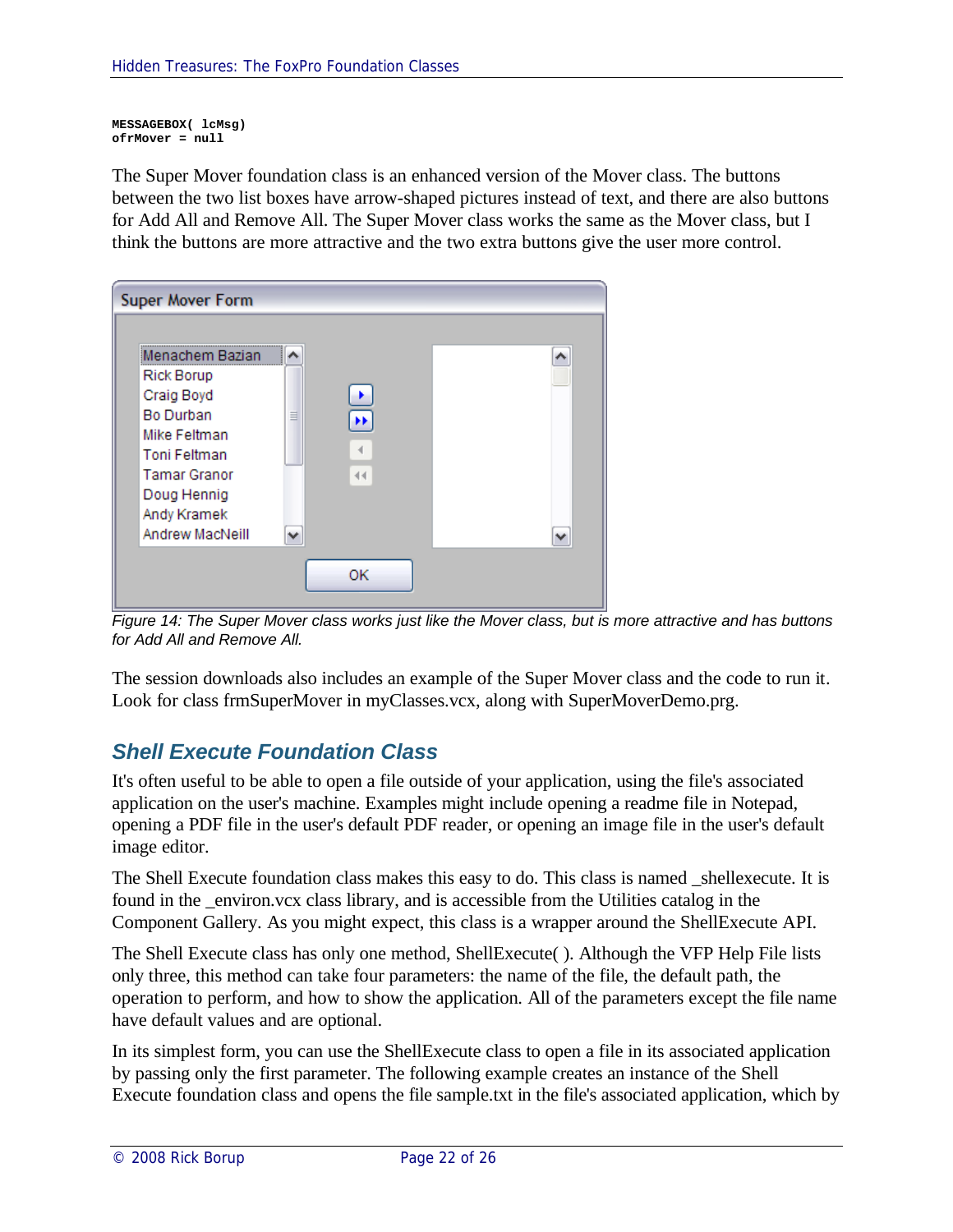default is Notepad. Because a directory is not specified, the file must reside in the current directory or the class won't find it.

```
* Open a file in the current directory.
loShellExecute = NEWOBJECT( "_shellexecute", HOME(1) + "FFC\_environ.vcx")
loShellExecute.ShellExecute( "sample.txt")
```
If the file does not reside in the default directory, you need to tell Shell Execute where to find it. You can do this by passing a fully qualified path and file name as the first (and only) parameter, or you can pass just the file name as the first parameter and the path as the second parameter.

```
* Open a file in a directory in the specified path.
loShellExecute.ShellExecute( "redist.txt", HOME(1))
* Another way to do the same thing.
loShellExecute.ShellExecute( HOME(1) + "redist.txt")
```
The third parameter specifies the action to be taken. If omitted, the default is "open". Other choices are "edit", "explore", "find", and "print". Not all applications can handle all options. The following example opens the file sample.txt in Notepad and prints it.

```
loShellExecute.ShellExecute( "sample.txt",,"print")
```
If you pass a folder name in the first parameter and "explore" as the third parameter, Shell Execute open the folder in Windows Explorer.

```
loShellExecute.ShellExecute( HOME(1),,"explore")
```
The optional fourth parameter determines how to show the application window. The values for this parameter are documented as defined constants in the source code for the Shell Execute class. The defined constant SW\_SHOWMAXIMIZED can be used to maximize the application window.

The following example opens a PDF file and maximizes the PDF reader application. The file redist.pdf, which is simply a PDF copy of redist.txt, is included in the session downloads.

```
loShellExecute.ShellExecute( "redist.pdf",,,SW_SHOWMAXIMIZED)
```
All of these examples are included in the session downloads in program ShellExecuteDemo.prg. Note that program execution continues after calling ShellExecute( ). The demo program has a WAIT WINDOW after each command so it doesn't blow through all of the examples all at once.

# **Subclassing and extending the FFC**

Sometimes you might find that a foundation class provides the basic functionality you want, but you would prefer if it worked in a different way or provided additional functionality. This being Visual FoxPro, and the FFC being classes that come with source code, you have almost unlimited possibilities to subclass and extend them.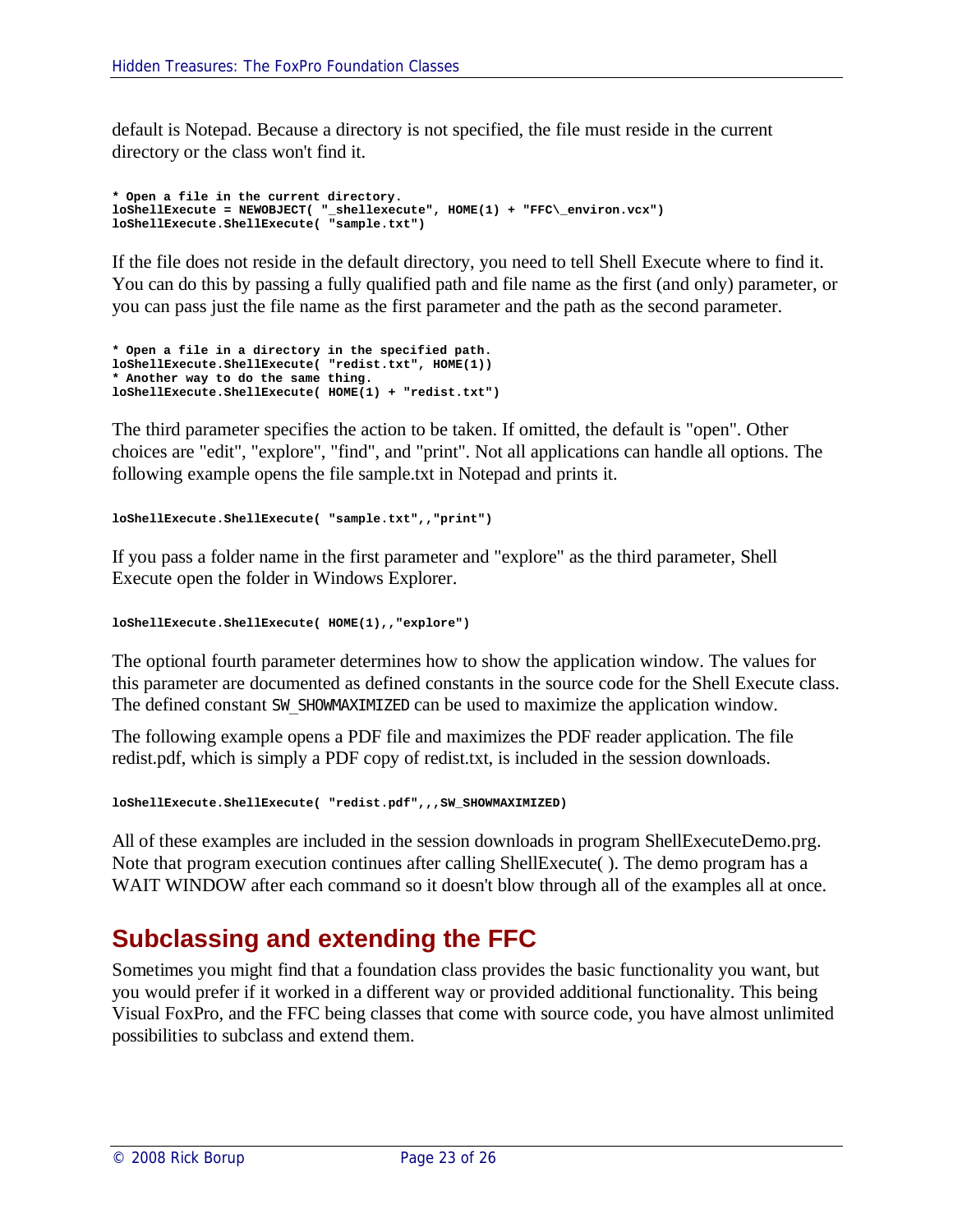# *About Dialog Box*

To use an example from earlier in this paper, suppose we like the FFC About Dialog Box but would prefer that it always have the extra features such as the hyperlink label and the dynamic file version label. You might be tempted to make changes directly to your copy of the \_aboutbox class in \_dialogs.vcx, but of course the recommended way of doing anything like this in Visual FoxPro is to create a subclass.

To do this, simply create a class library and add the \_aboutbox class to it using names of your choice. For example, to do this programmatically:

```
CREATE CLASSLIB myDialogs
CREATE CLASS myAboutBox OF myDialogs AS _aboutbox FROM HOME(1) + "ffc\_dialogs.vcx"
```
The new class is opened automatically in the class designer. Make your changes and save the class.

Alternatively, if you've already made the desired changes to the About Dialog Box class and saved it as a form, you can open the form in the Form Designer and choose Save As Class from the File menu. Give the class a name and select a class library to store it in.

Either way, you now have your own subclass of the About Dialog Box. To use it, simply instantiate your class object instead of the native FFC class object.

```
* Create an instance of your About Dialog Box.
loAboutBox = NEWOBJECT( "myAboutBox", "myDialogs")
loAboutBox.Show()
* Admire your work here...
loAboutBox = NULL
```
Before using this class in your apps, you would probably want to add code to set the captions of the application name, copyright, and trademark labels from entries in the aVersion array, as has already been done for the version number label. This is left as an exercise for the reader. (I've always wanted to say that.  $\langle g \rangle$  For assistance, refer to the AGetFileVersion() Function topic in the VFP Help File, which explains what's in each element of the array.

## *Working with INI Files*

In a similar vein, I don't particularly like the order of the parameters in the OldINIReg foundation class. I tend to think about INI files from top to bottom: first the file name, then the section name, then the entry name, and finally the value. I'd like to be able the write the INI class method parameters in that order. This can be easily accomplished by creating a subclass of OldINIReg.

Start by creating a subclass of OldINIReg in your own class library.

```
CREATE CLASSLIB myRegistry
CREATE CLASS myINIClass OF myRegistry AS oldINIReg FROM HOME(1) + "FFC\Registry.vcx"
```
Modify the GetIniEntry( ) method to accept the parameters in the desired order, then pass them to the default code in the expected order. Note that you need to pass the cValue parameter by reference, since it will contain the return value.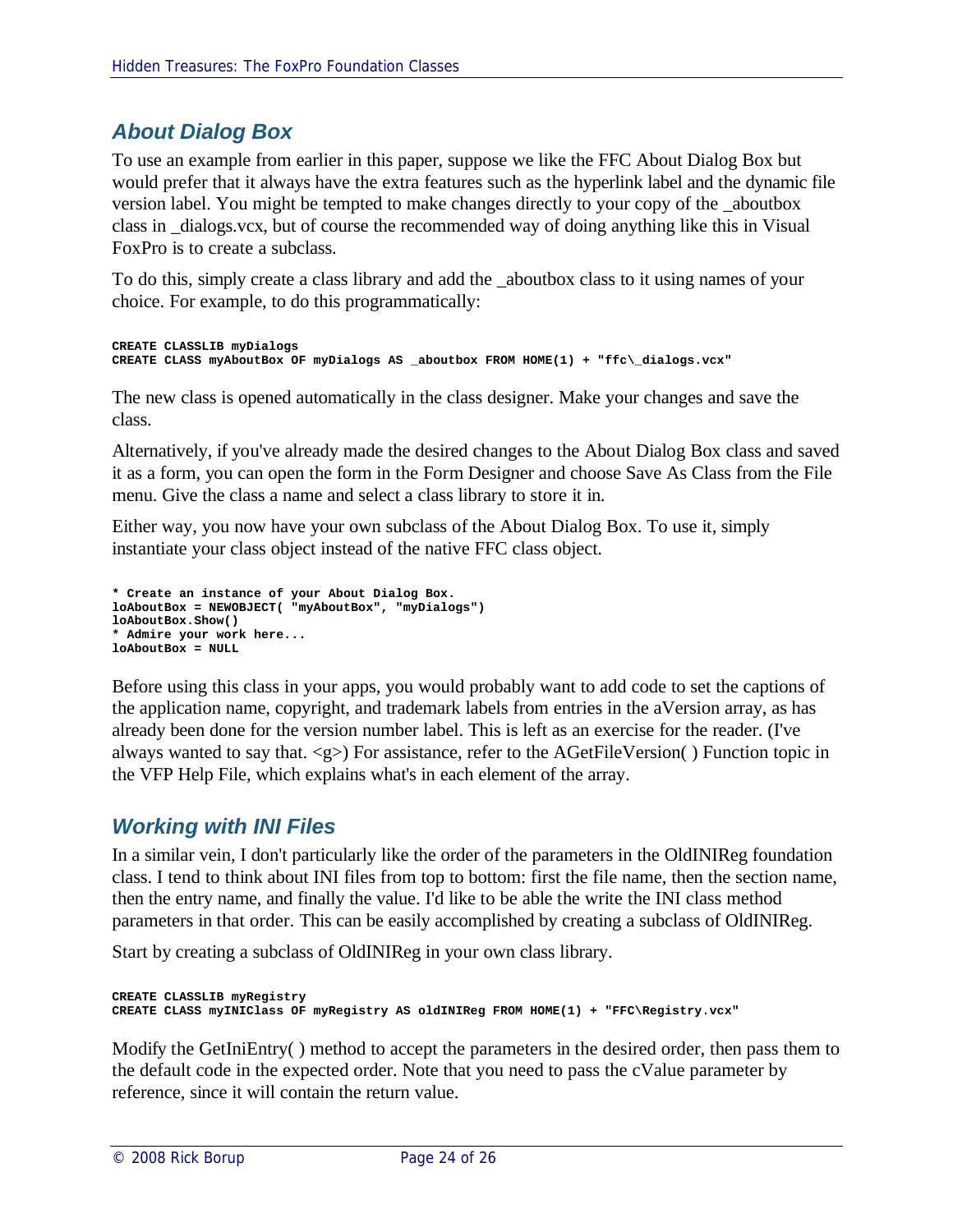```
*!* LPARAMETER cValue,cSection,cEntry,cINIFile && old order
LPARAMETER cINIFile, cSection, cEntry, cValue && new order
* Pass the parameters to the default code in the expected order.
* Be sure to pass cValue by reference as it will contain the return value.
DODEFAULT( @cValue, cSection, cEntry, cINIFile)
```
Make the same changes to the WriteIniEntry( ) method, except you do not need to pass the cValue parameter by value.

The session download include the class library myRegistry.vcx, which contains the class myINIClass with the modifications shown above. The downloads also include myINIDemo.prg, a program to drive the new class.

These are but two examples of how you can subclass and extend the FoxPro Foundation Classes. It's really true that you are limited only by your imagination in how far you can go with this.

# **How the FFC are licensed**

In his February 2006 Letter from the Editor,<sup>2</sup> Visual Studio Data Program Manger Milind Lele announced that the FoxPro Foundation Classes for Visual FoxPro 9.0 SP1 were being released under the terms of a new license called the Microsoft Permissive License (Ms-PL). According to Milind:

*"Our goal is to encourage developers from the Visual FoxPro community to enhance these class libraries and distribute these enhancements to their users, or share them with the general Visual FoxPro community…"*

The full text of the Ms-PL can be found on the FFC Source for Visual FoxPro 9.0 SP1 download page.<sup>3</sup> It is also included as FFC\_EULA.txt in FFC.zip, the download file for the VFP 9.0 SP2 FFC on the VFPX website.

In part, the Ms-PL states that "Microsoft grants you a non-exclusive, worldwide, royalty-free copyright license to reproduce the software, prepare derivative works of the software and distribute the software or any derivative works that you create."

I am not an attorney and what I'm saying here does not constitute legal advice, but it seems clear from the above that Microsoft has made it possible (and legal) for us as developers to modify and distribute the FFC in whatever ways we want. As always, the standard caveat applies: if in doubt, seek the advice of your own legal counsel.

As noted earlier, the FFC are now available for download from the VFPX website. When you download anything from the VFPX website, you must agree to the terms of the Shared Source License for VFPX. Whether or not the VFPX license in any way conflicts, restricts, or augments the FFC EULA would be another question for competent legal counsel.

<sup>&</sup>lt;sup>2</sup> http://msdn.microsoft.com/en-us/vfoxpro/bb190242.aspx

<sup>&</sup>lt;sup>3</sup> http://www.microsoft.com/downloads/details.aspx?FamilyId=986ED8B1-43F3-4A8E-B4AD-2CBE5B3BACCD&displaylang=en